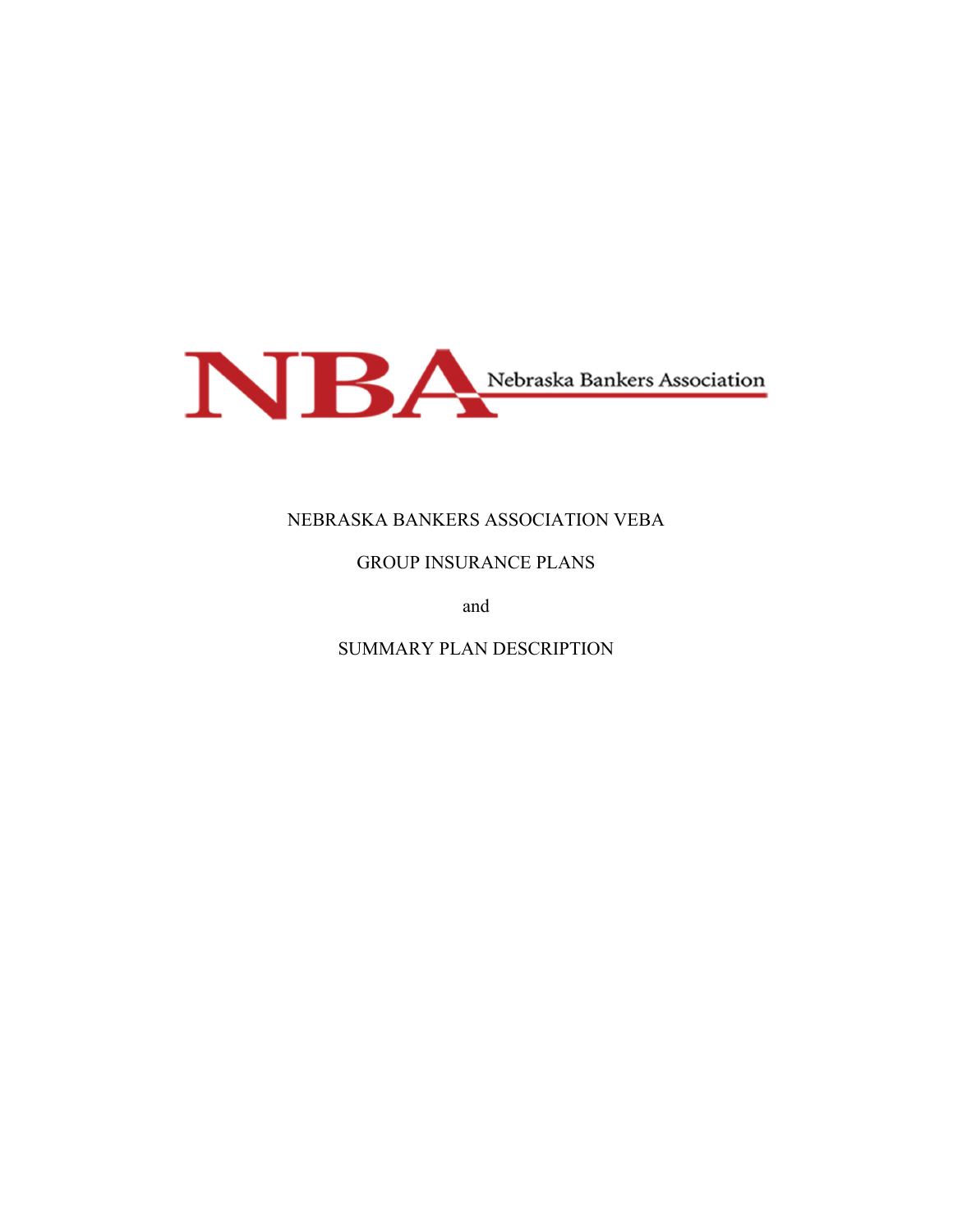#### **Introduction**

Nebraska Bankers Association Voluntary Employees Beneficiary Association (the "Sponsor") sponsors the Nebraska Bankers Association VEBA Group Insurance Plans (the "Plan"). This document (this "Summary") sets forth the terms of the amended and restated Plan as of January 1, 2022. The Plan provides benefits through each of the separate plans listed in the Appendix (the "Component Benefit Programs"). Applicable written plan documents, insurance contracts, and/or other governing documents contain the actual terms of each Component Benefit Program. The Plan incorporates these documents by reference. Together, this Summary and the written plan documents, insurance contracts, and other governing documents of each Component Benefit Program constitute the written plan document for the Plan, as required by the Employee Retirement Income Security Act of 1974 ("ERISA").

Separate summary plan descriptions, insurance booklets, and other similar documents summarize the terms of each Component Benefit Program. This Summary incorporates those applicable summary plan descriptions, insurance booklets, and/or other documents by reference. The Sponsor intends this document, together with those summaries, booklets, and similar documents, to constitute the Plan's Summary Plan Description.

If anything in this Summary is different than the actual terms of a Component Benefit Programs, the Component Benefit Programs control. The Sponsor may change the Plan and any Component Benefit Program from time to time.

You should keep this Summary with the summary plan descriptions, insurance booklets and other documents you received regarding the Component Benefit Programs. Please contact the Plan Administrator at 402-474-1555 if you have any questions.

1. General Information. The Sponsor is the Plan Sponsor. Its legal name, address, and federal employer identification number are:

> Nebraska Bankers Association Voluntary Employees Beneficiary Association 233 S. 13th Street, Suite 700 P.O. Box 80008 Lincoln, NE 68508 EIN: 47-6092059

The Sponsor permits Participating Employers to elect to participate in the Plan, and permits the eligible employees of Participating Employers to receive benefits under the Plan. Section 6 contains more information about Participating Employers.

2. Identification of Plan. The Plan is known as the:

Nebraska Bankers Association VEBA Group Insurance Plans

 The Sponsor has assigned Plan Number 501 to this Plan. The Plan keeps its records on a 12 month period from January 1 through December 31. It calls this period the "Plan Year."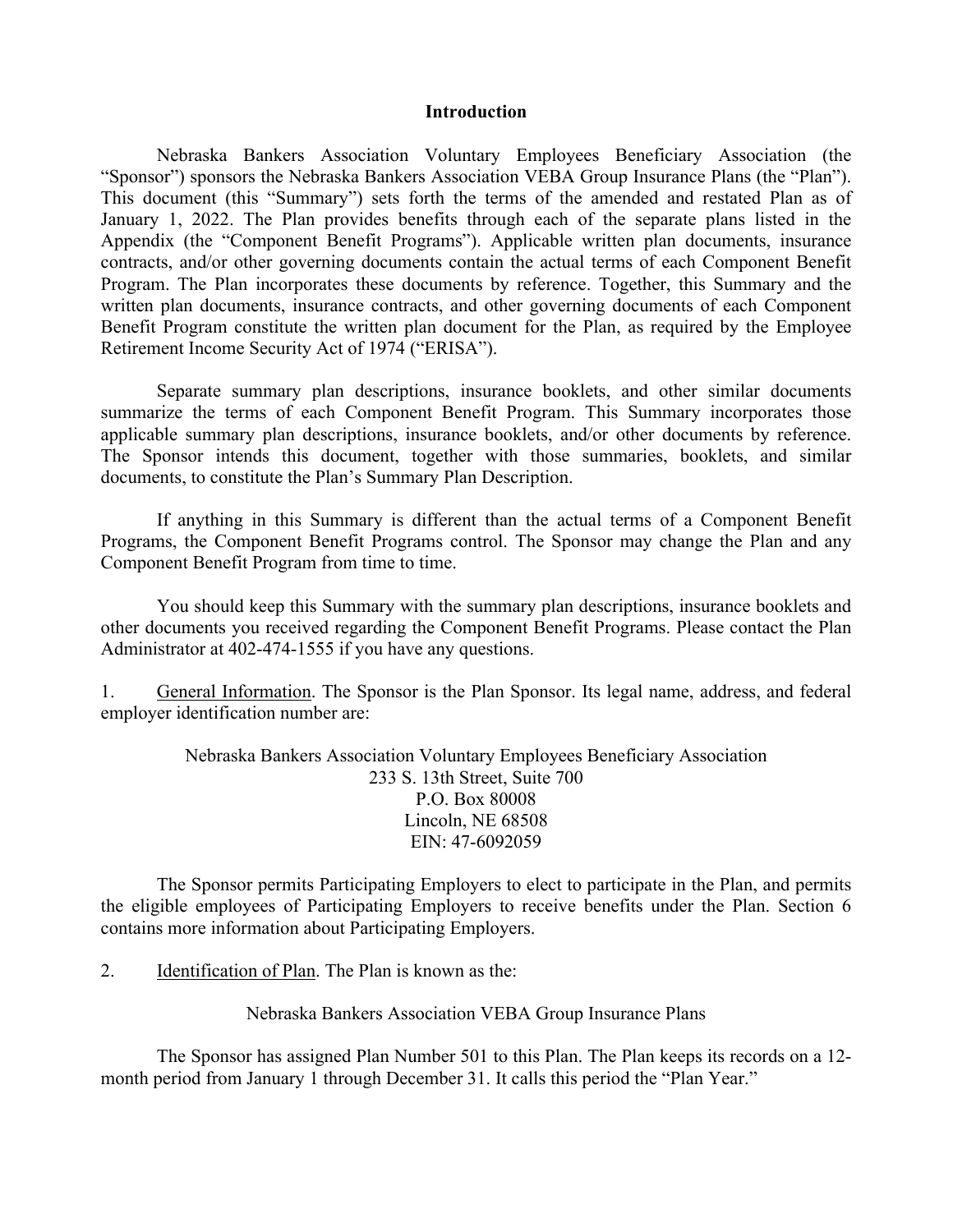3. Type of Plan. The Plan is a welfare benefits plan that provides benefits through several Component Benefit Programs. The Plan incorporates the Component Benefit Programs listed in the Appendix. As indicated in the Appendix, the Plan includes some Component Benefit Programs even though they are not subject to the requirements of ERISA. The Sponsor may include other plans as a Component Benefit Program from time to time. All of the Component Benefit Programs are treated as one Plan for Form 5500 and other ERISA compliance purposes.

4. Plan Administrator. The Sponsor is the Plan Administrator. The Sponsor may delegate its responsibilities as Plan Administrator to a committee or other person or persons in writing. The Sponsor's telephone number is 402-474-1555. The Plan Administrator provides information about your rights and benefits under the Plan. It has the primary authority to file various reports, forms, and returns with the U.S. Department of Labor and the Internal Revenue Service. The summary plan descriptions, insurance policies, or plan documents identify the plan administrator of each Component Benefit Program. The plan administrator of each Component Benefit Program also makes decisions regarding eligibility of individuals to participate and receive benefits from the program. If a Component Benefit Program does not identify a plan administrator, the Plan Administrator of this Plan shall be the plan administrator for the Component Benefit Program.

 The Plan must designate an agent for service of legal process. The agent for service of legal process is –

> Chair, Board of Trustees Nebraska Bankers Association Voluntary Employees Beneficiary Association 233 S. 13th Street, Suite 700 Lincoln, NE 68508

Legal process may also be served on the Plan Administrator.

 The Plan Administrator has full power to interpret and apply the terms of the Plan. The Plan Administrator's decisions are final and binding. The Plan Administrator also makes decisions regarding eligibility of individuals to participate and receive benefits from the Plan. The Plan Administrator may make and enforce rules to help it administer the plan. The Plan Administrator has all other powers necessary and appropriate to carry out its obligation to administer the Plan.

 The Sponsor agrees to indemnify and defend, to the fullest extent permitted by law, any employee serving as the Plan Administrator or as a member of a committee designated as the Plan Administrator, with respect to liabilities, damages, costs and expenses including attorneys' fees, and settlements approved by the Sponsor, that occur because of a good faith act or omission in connection with the Plan.

5. Named Fiduciary. The law requires the Plan to identify a named fiduciary with authority to control and manage plan operation and administration. For Insured Benefits, the insurance company issuing the applicable policy constitutes the named fiduciary with the full power to interpret and apply the terms of the applicable Component Benefit Program as those terms relate to benefits under the applicable insurance contract, and to determine the eligibility of participants based on information provided by the Sponsor. For Component Benefit Programs that are Self-Insured Benefits, the plan administrator of the applicable Component Benefit Program constitutes the named fiduciary for purposes of determining the amount of, and entitlement to, benefits under the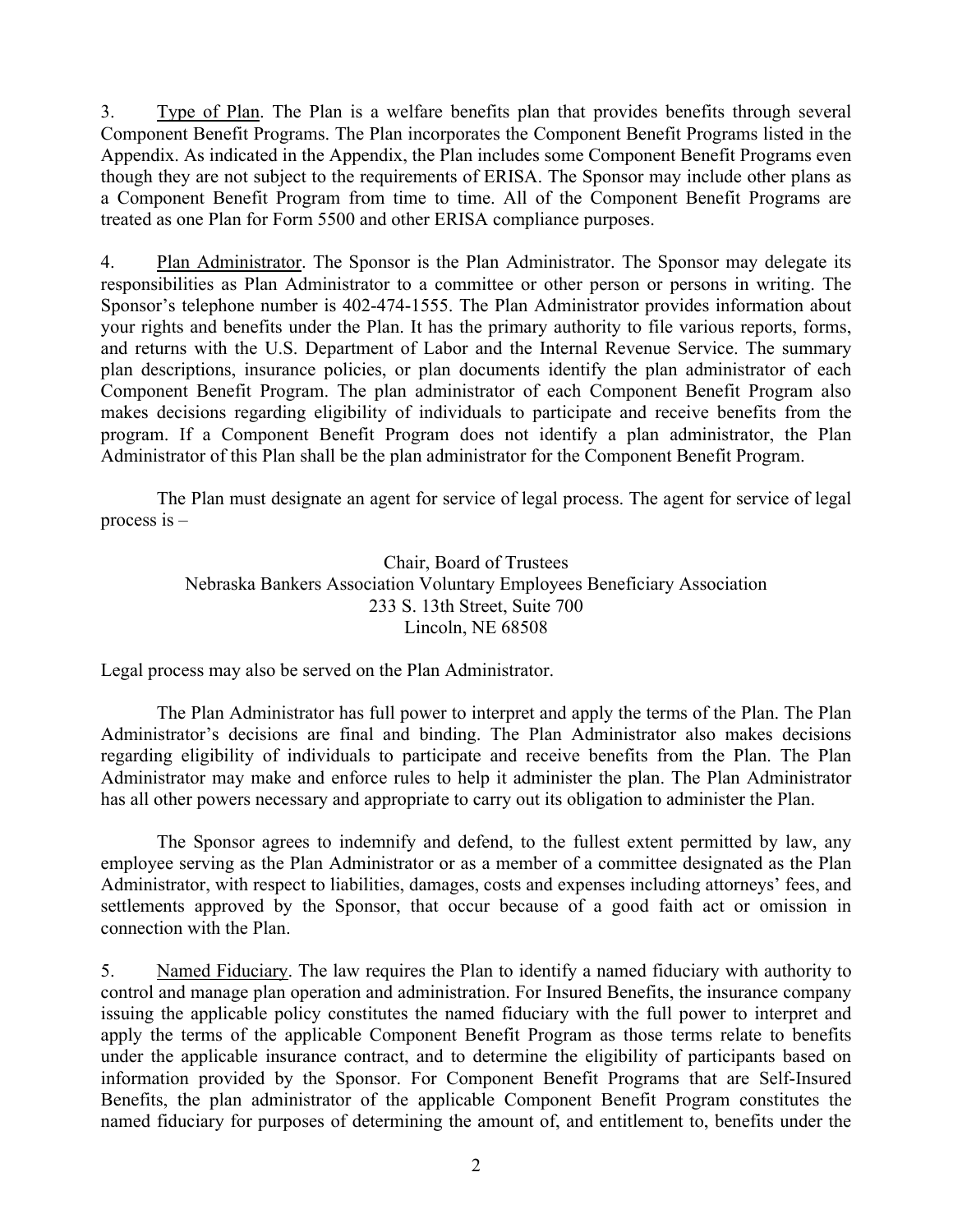Appendix. If the Component Benefit Program does not identify a plan administrator, the Plan Administrator of this Plan shall be the plan administrator for the Component Benefit Program. The respective plan administrator has full power and authority to make factual determinations, to interpret, and to apply the terms of the Plan.

6. Participating Employers. A "Participating Employer" means an organization whose Application and Participating Employer Agreement (the "Participating Employer Agreement") has been accepted by the Board of Trustees of the Sponsor or a committee of the Board which is authorized by and acting by the Sponsor (the "Board"). An employer that meets the requirements of the terms and conditions of the Participating Employer Agreement may submit a Participating Employer Agreement on behalf of itself and any Qualifying Affiliates (as defined in the Appendix), seeking participation and membership in the Sponsor, or renewal of the same.

Upon acceptance by the Board, the employer becomes or renews its status as a "Participating Employer" and the terms of the Participating Employer Agreement, together with the terms of the NBA VEBA Trust Agreement, become a binding contract between the Participating Employer and the Sponsor, subject to the coverage elections and terms and conditions that follow. The Sponsor may add Participating Employers from time to time.

A Participating Employer has all the duties and responsibilities of the Sponsor under the Plan, unless the Sponsor delegates duties differently in a written agreement. However, the Sponsor reserves to itself the responsibility to determine the terms of the Plan including eligibility and benefits; to appoint, remove, or replace the Plan Administrator; to exercise all administrative functions and powers related to the Plan, unless delegated to the Plan Administrator; to amend or terminate the Plan; and to establish and maintain the Plan.

7. Eligibility to Participate. You are eligible to participate in this Plan if you are eligible to receive benefits under one or more Component Benefit Programs. The terms and conditions of the Component Benefit Programs will tell you whether you participate in this Plan. The Appendix summarizes these terms. You become a participant in this Plan automatically when you become a participant in a Component Benefit Program. In general, a Participating Employer must treat you as an Active Employee or a Director (each, as defined in the Appendix) for you to be eligible. For more information about eligibility, please read the eligibility conditions that are part of each summary plan description, insurance booklet, or other governing document of the Component Benefit Programs. You may need to sign a salary contribution agreement before you can participate in some of the Component Benefit Programs.

8. Funding. Some Component Benefit Programs are funded through contracts or policies of insurance purchased from one or more insurance carriers. The Plan refers to these benefits as Insured Benefits. Other Component Benefit Programs are funded through the assets of the Nebraska Bankers Association Voluntary Employees' Beneficiary Association Trust (the "Trust"). The Plan refers to these benefits as Self-Insured Benefits. Nothing in this Plan provides a right to any fund, account, or asset of the Sponsor or Participating Employer from which a payment under the Plan may be made. Unless required to do so by law, the Sponsor generally will not segregate any amount for benefits under the Plan in a separate trust or fund. The Appendix has more information about the benefits provided by the Component Benefit Programs, and which Component Benefit Programs are Insured Benefits and Self-Insured Benefits. The Sponsor will pay the incidental costs of administering this Plan from the assets of the Trust to the extent permitted by ERISA.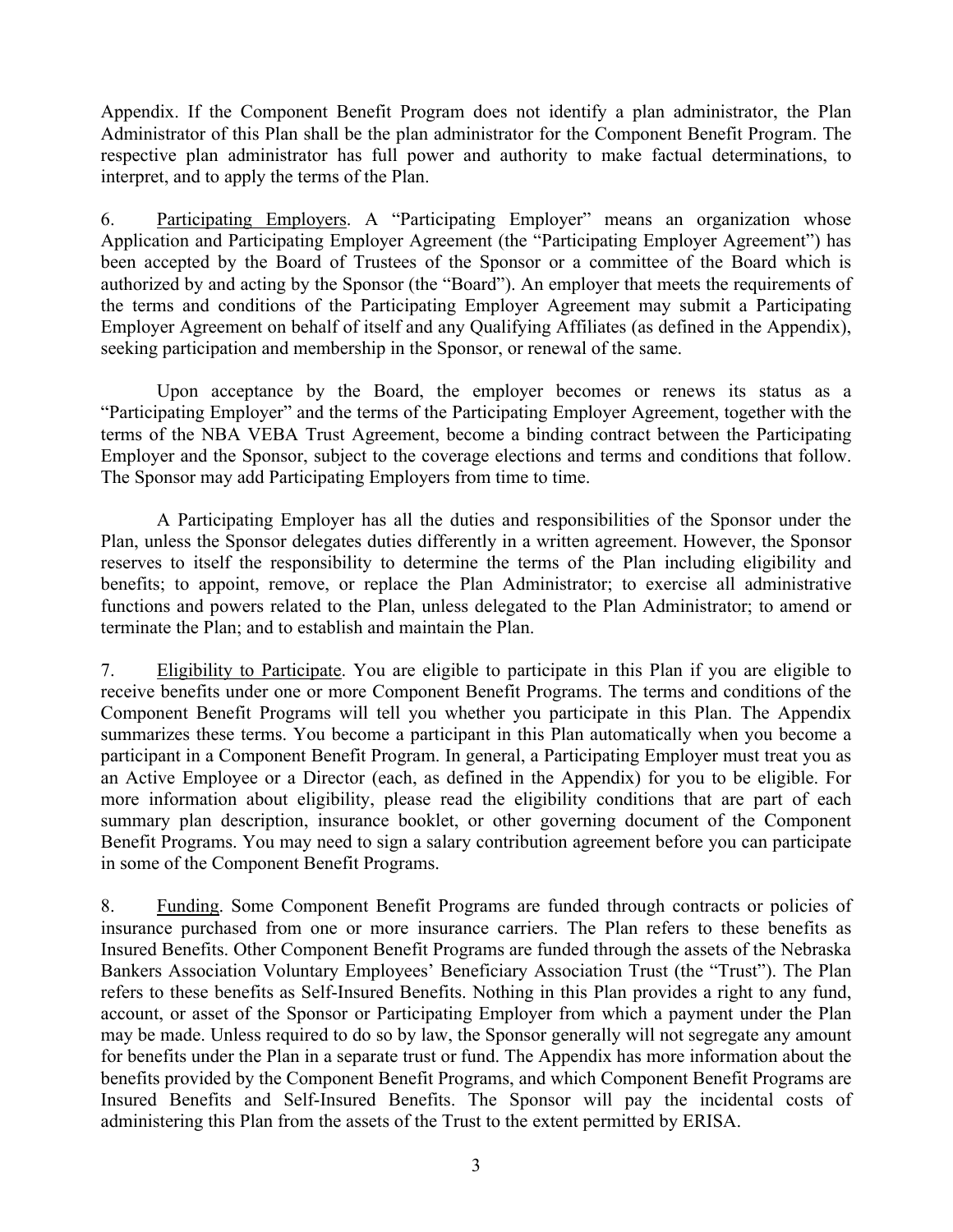The Plan Administrator will provide a schedule of the applicable premiums to participants during the initial and subsequent open enrollment periods and upon request for each of the Component Benefit Programs. The Appendix explains the Component Benefit Programs funded by Participating Employer contributions, employee contributions, or both. Each Participating Employer decides how much it will contribute to the Plan. It will contribute enough money to pay for the benefits or portion of the benefits that it has agreed to pay for. You must contribute the remaining cost of any benefits you elect. For the Insured Benefits, a Participant Employer will pay its contributions and your contributions to the Trust, which will remit those contributions to the insurer. For Self-Insured Benefits, your contributions and the contributions of Participating Employers will be contributed to the Trust in order to pay benefits.

9. Required Information about Component Benefit Programs which are Self-Funded Health Plans. The Nebraska Bankers Association VEBA Group Insurance PPO Plans ("Health Plans") are not insurance. They are not subject to state laws and requirements that apply to health insurance offered by a licensed insurer. Also, they are not covered by the Nebraska Life and Health Guaranty Association. In the event the Health Plans are unable to pay claims, Nebraska law authorizes the Board to assess Participating Employers and Qualifying Affiliates (as defined in the Appendix) for claims under the Health Plans, in addition to other remedies the Plans and Trust may have.

10. Summary of Plan Benefits. If you meet the eligibility conditions stated above, the Plan provides you an opportunity to participate in the Component Benefit Programs. Each program has its own applicable summary plan description, insurance booklet, and/or other governing document. These documents contain more information about the benefits provided by the Component Benefit Programs. You can obtain these documents free upon request by contacting the Plan Administrator. Each Participating Employer may decide which Component Benefit Programs it intends to offer to its participants, and may change its offerings at any time. The Sponsor may change the Component Benefit Programs that it offers under the Plan at any time.

11. Limits on Benefits, Circumstances that May Cause a Loss of Benefits. The Plan contains restrictions on the type, amount, and circumstances under which it will pay benefits. You should read the applicable summary plan description, insurance booklet, and/or other governing document of each Component Benefit Program for more information. You may lose coverage under the Plan if the Sponsor terminates the Plan. You may also lose coverage if the Sponsor amends the Plan to reduce or eliminate your coverage. You may lose coverage under the Plan if the Participating Employer terminates its Participating Employer Agreement or amends the Component Benefit Plans that it offers to its participants. Your coverage under this Plan generally terminates when you terminate employment with the Participating Employer. Coverage will also terminate if you are no longer eligible for benefits under all Component Benefit Programs. Eligibility for some benefits may terminate if you are not actively at work, or if you switch from full-time to part-time employment status.

12. Termination of Participation. Your participation in the Plan will end when you stop receiving benefits under all Component Benefit Programs. The same rule applies for participation of your spouse and dependents. Some Component Benefit Programs may also terminate coverage if you fail to pay your share of the applicable premiums. Your coverage may end if you fail to work the number of hours required for participation. Sections 12 and 13 describe circumstances in which you may be eligible to continue coverage under some of the Component Benefit Programs.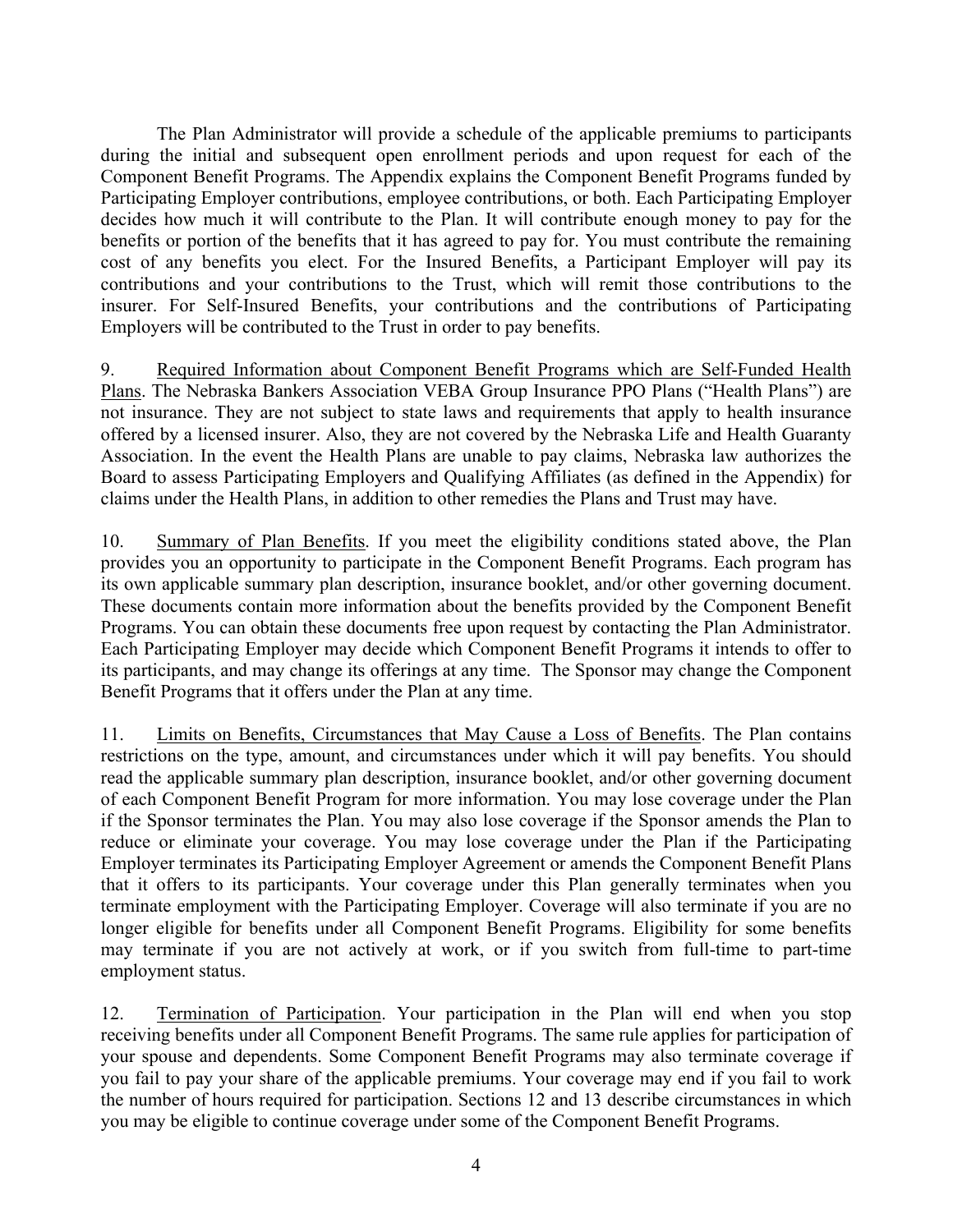Please read the applicable summary plan description, insurance booklet, and/or other governing document for each Component Benefit Program for more information regarding events that terminate your participation. You may also contact the Plan Administrator.

13. Coverage under the Consolidated Omnibus Budget Reconciliation Act ("COBRA"). Some Component Benefit Programs provide continuation coverage required by COBRA. The following COBRA procedures apply to the extent that COBRA applies to a Component Benefit Program and COBRA rights are not set forth in the summary plan description or plan documents for the Component Benefit Programs. If you have any questions, please refer to the appropriate, applicable summary plan descriptions, insurance booklets and/or other documents. You may also contact the Plan Administrator.

*Qualifying Events*. Certain individuals may be eligible for COBRA if coverage is lost for any of the following reasons, called Qualifying Events. A loss of coverage occurs when coverage ceases to be available under the same terms and conditions that applied immediately before the Qualifying Event. Qualifying events occur when:

- Your employment with the Participating Employer ends for any reason (including retirement and layoffs) other than gross misconduct;
- Your scheduled hours of work are reduced;
- You die while employed and your dependents are covered by one or more of the Component Benefit Programs;
- You and your spouse legally separate or divorce, causing your spouse and/or children to lose coverage under one or more of the Component Benefit Programs;
- You become entitled to Medicare (determined by the date of enrollment in Part A or Part B, whichever occurs earlier). This allows eligible dependents to elect COBRA coverage for up to 36 months from the date you enroll in Medicare.
- Your dependent children no longer meet one or more of the Component Benefit Programs' eligibility requirements.

 If one of the above events occurs, eligible individuals may continue the same coverage they had when the event occurred, subject to any future changes to one or more of the Component Benefit Programs.

*Qualified Beneficiaries*. Only Qualified Beneficiaries may elect continued coverage. Qualified Beneficiaries include you (for termination of employment and reduction of hours), your spouse and any dependent children who are enrolled in one or more of the Component Benefit Programs at the time of the Qualifying Event in addition to any children who are born to or placed for adoption with you if you are participating in COBRA during the COBRA continuation period, provided they are enrolled within 60 days of the date of birth or date of placement.

 A domestic partner is not eligible to elect COBRA as a Qualified Beneficiary unless he or she qualifies as a tax dependent within the meaning of Internal Revenue Code Section 152 (determined without regard to Sections 152(b)(1), (b)(2), or (d)(1)(B)). However, if you and a domestic partner have coverage under a group health plan and together lose coverage due to a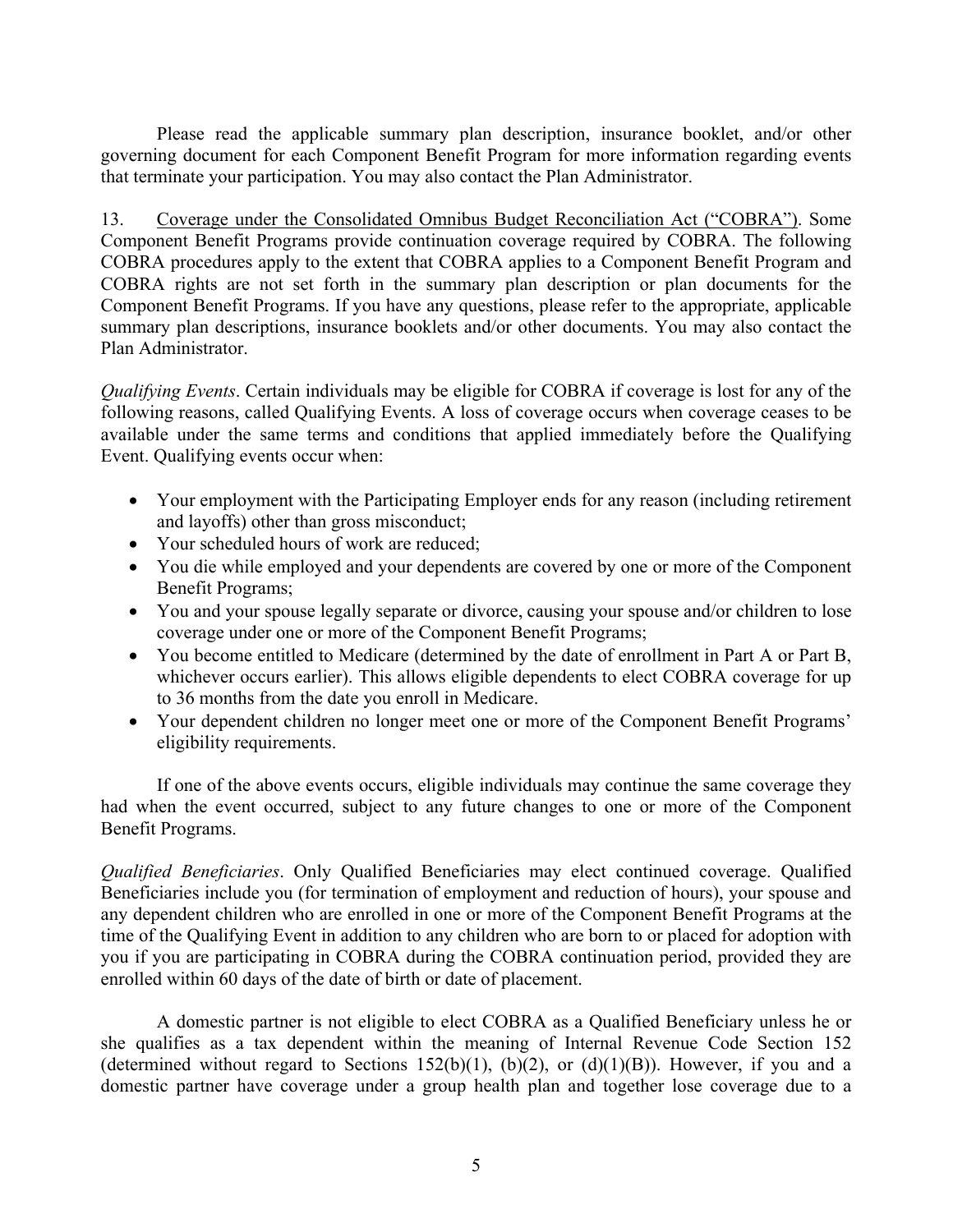Qualifying Event, the Qualified Beneficiary may elect COBRA for himself or herself and the domestic partner.

 Qualified Beneficiaries have the same right as active employees to change coverage under any Component Benefit Program for which coverage has been continued and add or drop dependents.

*COBRA Coverage – Time Limits*. For the Component Benefit Programs subject to COBRA, continued coverage is limited to the following specific periods of time:

- You and your dependents may continue coverage for up to 18 months, if:
	- Your employment with the Participating Employer is terminated (including retirement and layoff); or
	- Your regularly scheduled work hours are reduced.
- A spouse and dependent children may continue coverage for up to 36 months, if they lose coverage:
	- Because of your death, divorce or legal separation or because you become entitled to Medicare; or
	- Because a dependent child no longer meets the Component Benefit Programs' eligibility requirements.

 If you become entitled to Medicare before retirement, your entitlement to Medicare is not a Qualifying Event unless your spouse or dependent child loses coverage as a result. If no such loss of coverage occurs (before retirement), at retirement, the maximum COBRA coverage period for your spouse and dependent children ends on the later of these two dates:

- 18 months from your date of retirement; or
- 36 months from the date you became covered by Medicare.

 For Qualified Beneficiaries who are determined to be disabled by the Social Security Administration or who are dependents of a disabled Qualified Beneficiary at the time employment ends (or hours are reduced), or become disabled during the first 60 days of continuation of coverage, coverage may continue for up to 29 months. Each Qualified Beneficiary may separately elect the additional continuation coverage for up to 29 months. You must notify the Participating Employer of a Social Security award or appeal notice within 60 days of the Social Security determination but no later than the end of the 18th month of COBRA coverage. If you or your family member received a determination of disability before COBRA continuation coverage began and did not receive a subsequent determination that you are no longer disabled, a copy of the determination of disability must be furnished within 60 days of the loss of coverage.

A Qualified Beneficiary may experience more than one Qualifying Event. For example, subsequent Qualifying Events may occur as the result of death, divorce, legal separation, or a child losing eligibility under a Component Benefit Program. A second Qualifying Event may extend coverage for your dependents to a maximum of 36 months from the date of the original Qualifying Event.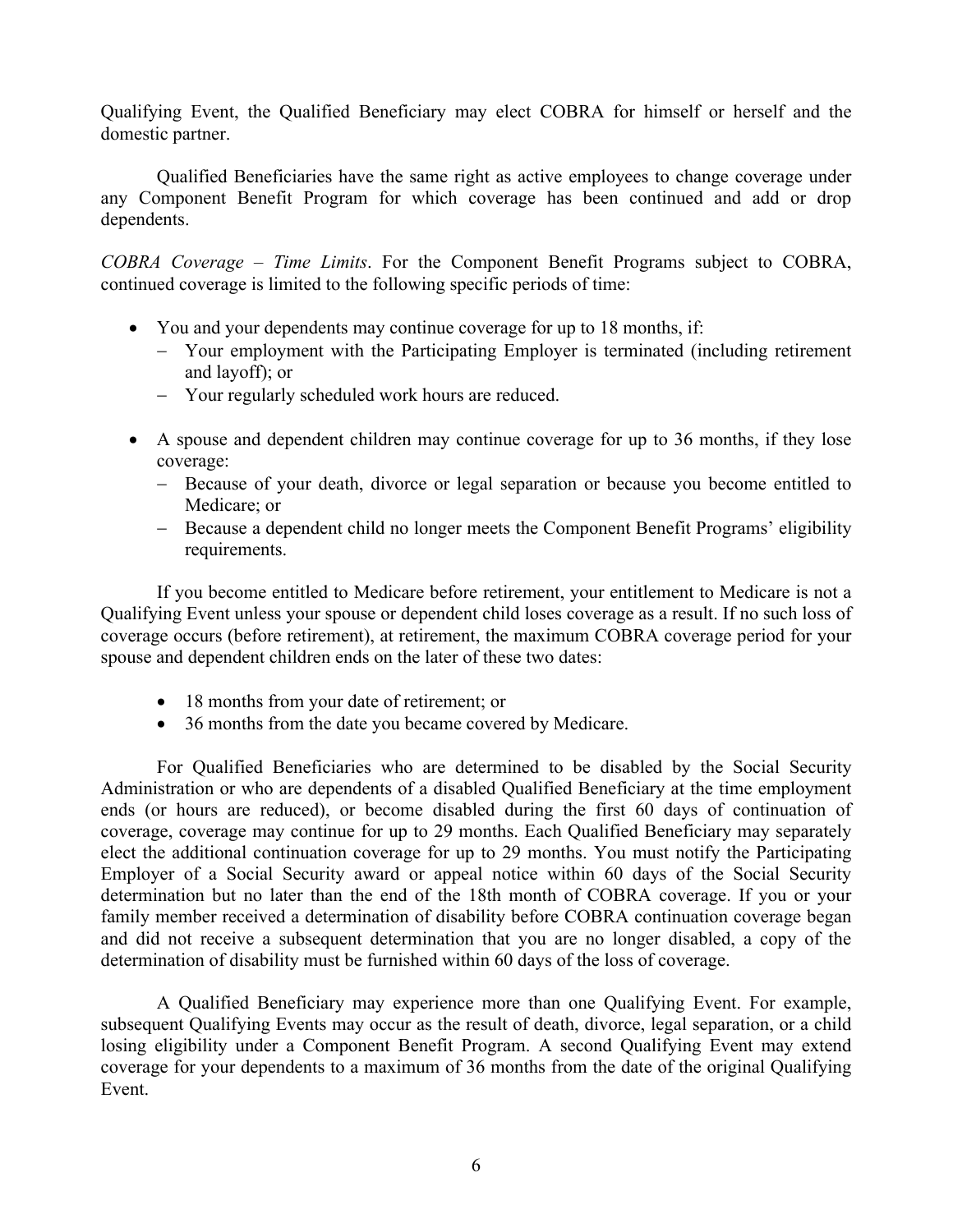A Qualified Beneficiary's COBRA continuation coverage will end before the maximum time period is reached if:

- Payments are not made on a timely basis (within the 30-day grace period);
- The Qualified Beneficiary becomes entitled to Medicare after COBRA continuation coverage is elected;
- In the case of an 11-month extension (up to a total of 29 months) due to certain disabilities, a final determination is made that the individual is no longer disabled (after the first 18 months);
- After the COBRA continuation coverage is elected, the Qualified Beneficiary who elects COBRA coverage under the Component Benefit Program becomes covered under another group health plan, unless the other plan contains a pre-existing condition exclusion or limitation applicable to the Qualified Beneficiary. COBRA coverage will not terminate unless or until the individual is not or is no longer affected by the pre-existing condition exclusion or limitation under the other plan (for example, if the new plan gives credit for prior coverage, it may eliminate all or part of the pre-existing condition exclusion period and COBRA coverage may be terminated);
- The Participating Employer ends the applicable Component Benefit Programs for all active employees;
- Coverage ceases for any other generally applicable reason under the applicable Component Benefit Program.

*COBRA Notification/Cost*. The Participating Employer will provide enrollment information for COBRA continuation coverage at the time of a Qualifying Event. It is the enrolled participant's responsibility to provide an accurate address for mailing purposes.

It is the enrolled participant's responsibility to notify the Participating Employer or the Plan Administrator of a loss of health coverage as a result of a divorce, legal separation, or child's loss of dependent status under a health plan. This notice **must be in writing and must be provided within 60 days of the date of the event** (or, if later, the date the dependent would lose coverage because of the event). If your qualifying event is a divorce or legal separation, your notice must include a copy of the divorce decree or legal separation agreement. The Participating Employer or the Plan Administrator must also be notified if:

- A dependent has a second Qualifying Event that would allow coverage to be extended to a total maximum of 36 months. This notice must be provided within 60 days of the second Qualifying Event (or the date it would have resulted in a loss of coverage if it had been the first Qualifying Event).
- An enrolled participant is determined by the Social Security Administration to have a disability that would allow the extension of coverage from 18 months to a total maximum of 29 months. This notice must include a copy of the Social Security Administration's determination letter and be provided within 60 days of that determination and no later than the end of the original 18-month of COBRA continuation coverage.
- The Social Security Administration has determined that an enrolled individual is no longer disabled, ending entitlement to continue coverage. This notice must be provided within 30 days of the Social Security Administration's determination.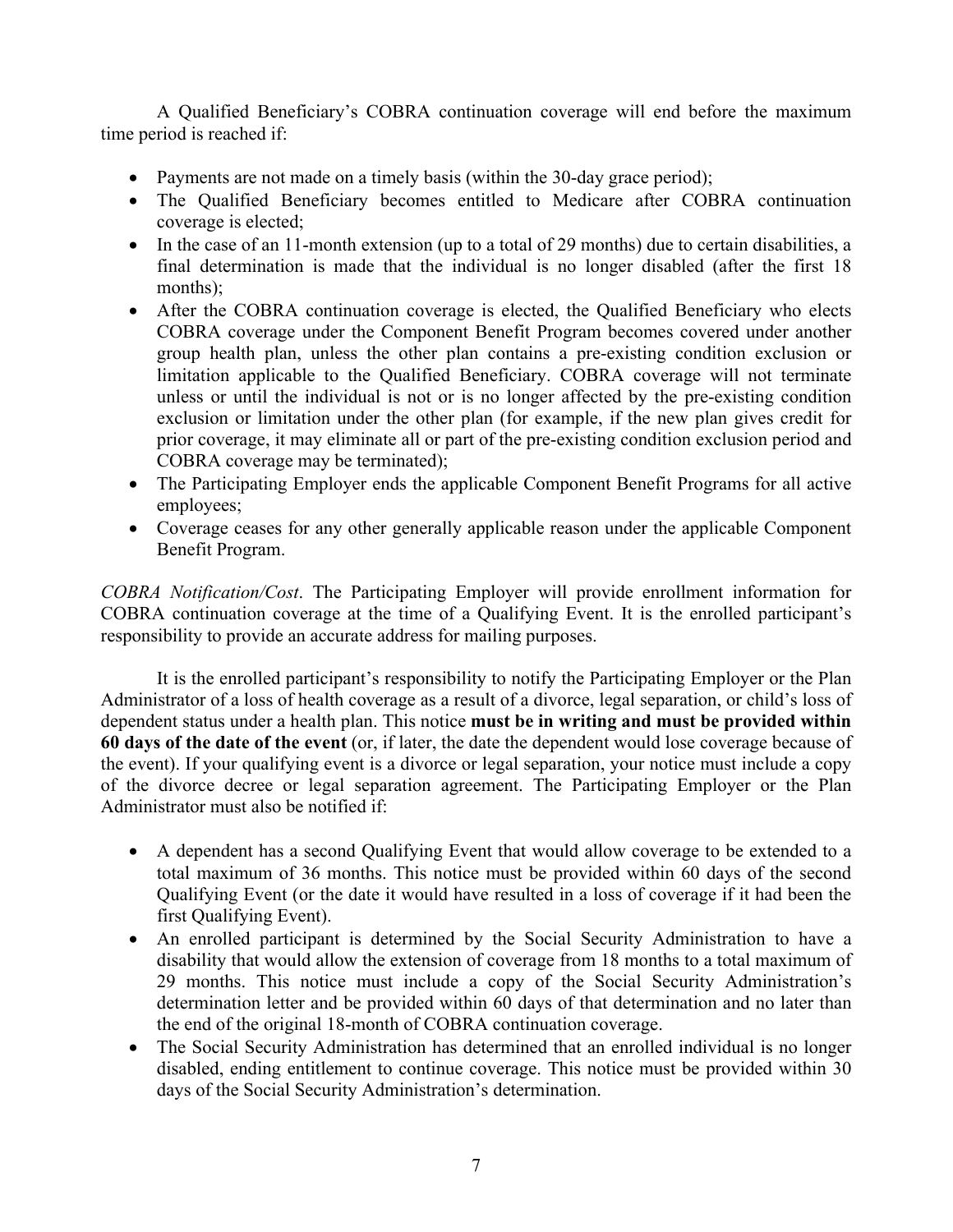All of the notices provided under COBRA must include: the name of the employee, the name of each affected dependent, the Qualifying Event, and the date of the Qualifying Event.

Notices must be directed to:

Navia Benefit Solutions 600 Naches Ave SW Renton, WA 98057

 If an individual fails to provide an appropriate notice on time, the right to COBRA continuation coverage will be lost.

 The cost of continued coverage is 102% of the total cost for the coverage, including the Participating Employer's and employee contributions. For disabled Qualified Beneficiaries and their family members who have elected COBRA who are continuing coverage beyond 18 months, the monthly cost will be increased to 150% of the cost for the remaining 11 months. The cost will be adjusted annually each. January 1 or first day of Plan Year for a non-calendar-year Plan to reflect any changes in the total cost.

To elect COBRA continuation coverage, Qualified Beneficiaries are given 60 days after they receive the election form or, if later, 60 days after coverage under the applicable Component Benefit Program would otherwise end if COBRA coverage is not elected. Each Qualified Beneficiary is entitled to make his or her own coverage election. When coverage is elected, there is 45 days from the date of election to make the initial payment. After that, payments must be made monthly and there is a 30-day grace period.

14. Coverage under the Uniformed Services Employment and Reemployment Rights Act ("USERRA") and the Family and Medical Leave Act ("FMLA"). Continuation and reinstatement rights may also be available if you are absent from employment due to service in the uniformed services under USERRA or leave under the FMLA. Please review the applicable summary plan description, insurance booklet, and/or other document for each Component Benefit Program for more information about coverage under USERRA or the FMLA. You may also contact the Plan Administrator.

15. Qualified Medical Child Support Orders. The Plan will provide benefits under the Component Benefit Programs that provide health benefits as required by any qualified medical child support order ("QMCSO"). A QMCSO has to satisfy certain specific conditions to be qualified. The Plan Administrator will notify you if it receives a QMCSO that applies to you. It will then provide you with a copy of the Plan's procedures for determining whether the medical child support order is qualified. The Plan will also provide benefits to dependent children placed with participants or beneficiaries for adoption. The Plan will provide these benefits under the same terms and conditions as apply in the case of dependent children who are natural children of participants or beneficiaries.

16. Claims Procedure for Benefits. This Section applies if you have not received benefits under the Plan that you believe the Plan should pay. All claim and appeal opportunities available must be exhausted before any lawsuit may be filed with respect to a claim.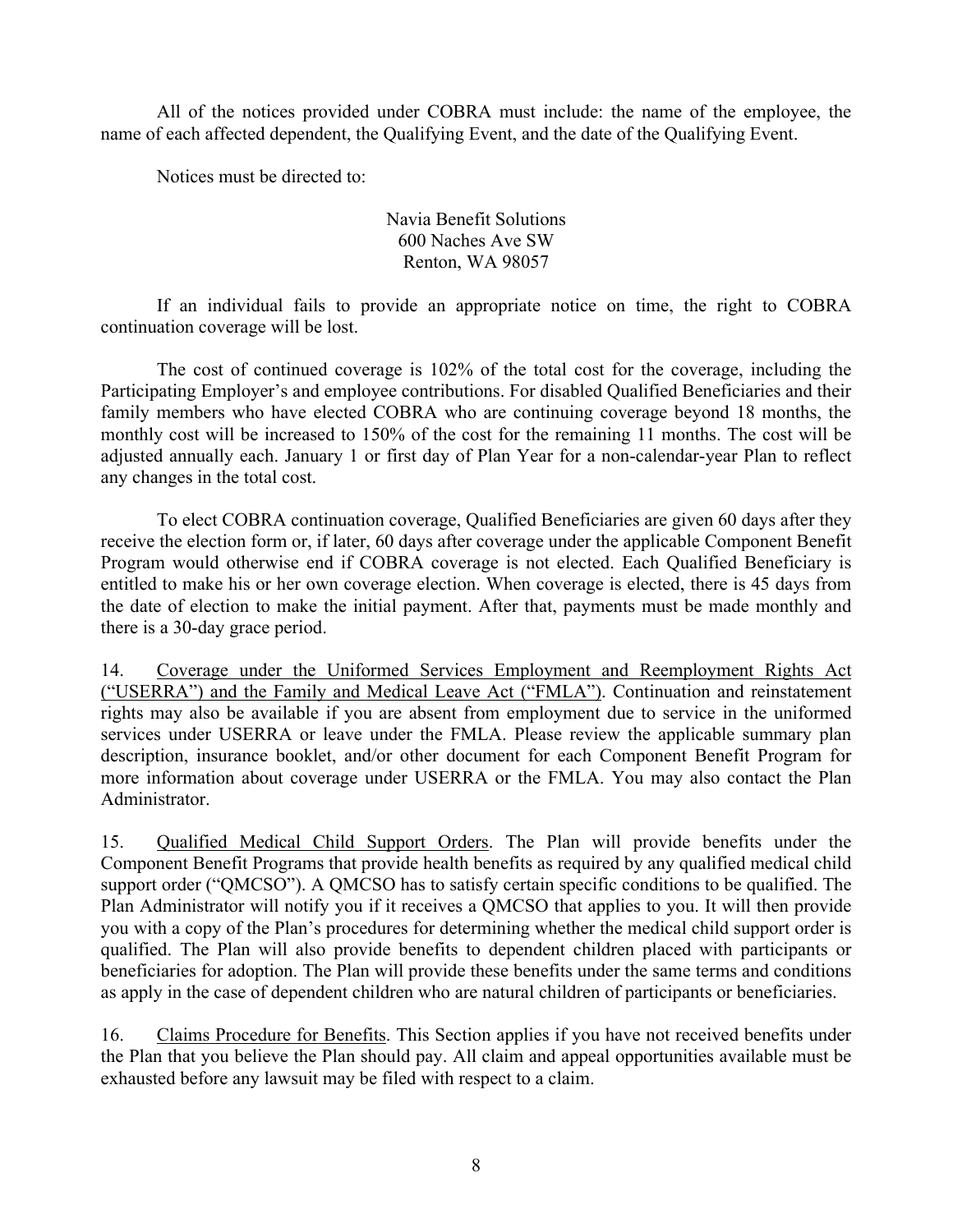(a) **Claims for Insured Benefits**. The applicable insurance contracts, booklets and/or other documents explain how to make a claim for an Insured Benefit. To obtain benefits from the insurer, you must follow the insurer's claims procedure. That procedure may require you to complete, sign, and submit a written claim on the insurer's form. You may obtain a copy of the form from the insurer or the Plan Administrator.

 The insurer will decide your claim according to its reasonable claims procedures. These procedures may be subject to ERISA. The insurer may request independent medical advice and such other evidence as it deems necessary in order to decide your claim. If the insurer denies your claim, in whole or in part, you will receive written notification of the reason(s) for the denial. If your claim is denied, you may appeal to the insurer for further review. The insurer will decide your appeal in accordance with its reasonable claims procedures. These procedures may be subject to ERISA. If you do not appeal on time, you may lose your right to file suit in federal or state court. The court may find that you failed to exhaust your administrative appeal rights. You can find more information about the claims procedure for each Insured Benefit in its applicable insurance contract, booklet, and/or other document.

(b) **Claims for Self-Insured Benefits**. The applicable summary plan descriptions and/or plan documents explain how to make a claim for a Self-Insured Benefit. The following procedures apply to the extent the Component Benefit Program that is a Self-Insured Benefit does not have its own claims procedure. These claims procedures are established in accordance with ERISA. If there are any inconsistencies between the information set forth below and the claims procedures set forth in the appropriate provider's information or the summary plan description for the Component Benefit Program, the provider's claims procedure or the procedure in the summary plan description will control.

*Filing an Initial Claim.* To file an initial claim under the applicable Component Benefit Program, a claimant should submit his or her claim as set forth in the summary plan description.

*Initial Claim Determinations.* Claims will be evaluated and processed within a time frame that depends upon the nature of the claim. Different time frames for determining claims will apply depending on whether the claim is urgent, pre-service but not urgent, or post-service. With the exception of the subsection labeled "Disability Claim," all of the descriptions below relate to claims for health benefits. Determinations will be made in accordance with the terms of the Component Benefit Program and applicable law.

*Urgent Care Claim.* A health benefit claim is considered an urgent care claim if delaying the decision of the claim beyond the urgent time frames could seriously jeopardize life or health or the ability to regain maximum function, or in the opinion of the claimant's physician, would subject the claimant to severe pain that could not be adequately managed without the care that is the subject of the claim. Urgent care claim determinations will be made as soon as possible. Notice of the determination will be provided within 72 hours of the claim unless more information is required to process the claim. If more information is required, notification will be provided within 24 hours and the claimant will have 48 hours to make a submission. The claimant will be notified of the decision within 48 hours of that submission. If a claim is improperly filed, the notification of the proper filing procedure will be provided within 24 hours. This notice will be provided only if the claim identified the name of the claimant, the specific medical condition or symptom, and the treatment,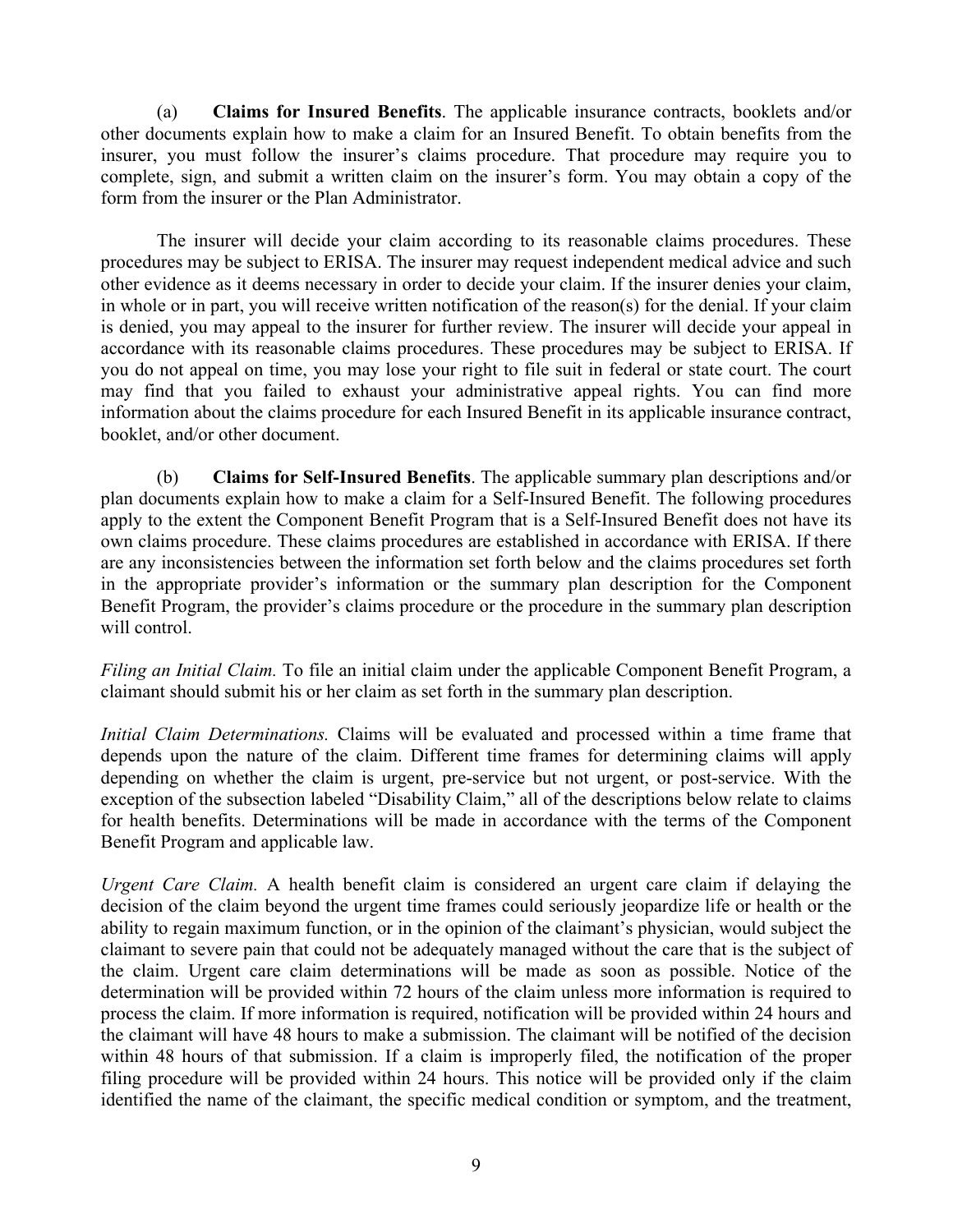service, or product for which approval is sought and only if the claim was submitted to a person or unit customarily responsible for handling benefit matters relating to the option elected.

*Concurrent Care.* If the health benefit claimant has been approved for an ongoing course of treatment and the Component Benefit Program reduces the treatment before the end of the preapproved period of time or number of treatments, the reduction will be considered an adverse benefit determination. Notification of the reduction or termination will be provided sufficiently in advance in order to allow the claimant to appeal the determination and obtain a review of the claim before treatment is disrupted. If the claimant requests to extend a course of treatment for an urgent care claim at least 24 hours before approval for treatment will lapse, the claimant will be notified whether the extension is granted or denied as soon as possible, but in any event, within 24 hours after receipt of the request.

*Pre-Service Claim.* A pre-service claim is a claim that must be filed before receiving medical care (other than an urgent care claim) to be eligible for full benefits under the Component Benefit Program. In the case of a pre-service claim, notification of the Component Benefit Program's benefit determination will be provided within a reasonable period of time, but no later than 15 days after the Component Benefit Program receives the claim. This period may be extended by the Component Benefit Program for an additional 15 days, provided that the plan administrator determines that the extension is necessary due to matters beyond the control of the Component Benefit Program, and provides timely notification of the circumstances requiring the extension of time and the date by which a decision can be expected. If an extension is necessary because of a failure to submit information necessary to decide the claim, the notice of extension will specifically describe the required information. The claimant will have 45 days to provide that information. If a claim is improperly filed, notification will be provided within five days.

*Post-Service Claim*. A post-service health benefit claim is a claim under the Component Benefit Program that is not a pre-service or urgent care claim and can be filed after medical care is received. For a post-service claim, notification of an adverse benefit determination will be provided within a reasonable period of time, but no later than 30 days after the Component Benefit Program receives the claim. This period may be extended by the Component Benefit Program for an additional 15 days, provided the Plan Administrator determines that the extension is necessary due to matters beyond the control of the Component Benefit Program, and the Plan Administrator provides timely notification of the circumstances that require the extension of time and the date by which a decision can be expected. If an extension is necessary because of a failure to submit information necessary to decide the claim, the notice of extension will specifically describe the required information. The claimant will have 45 days to provide that information.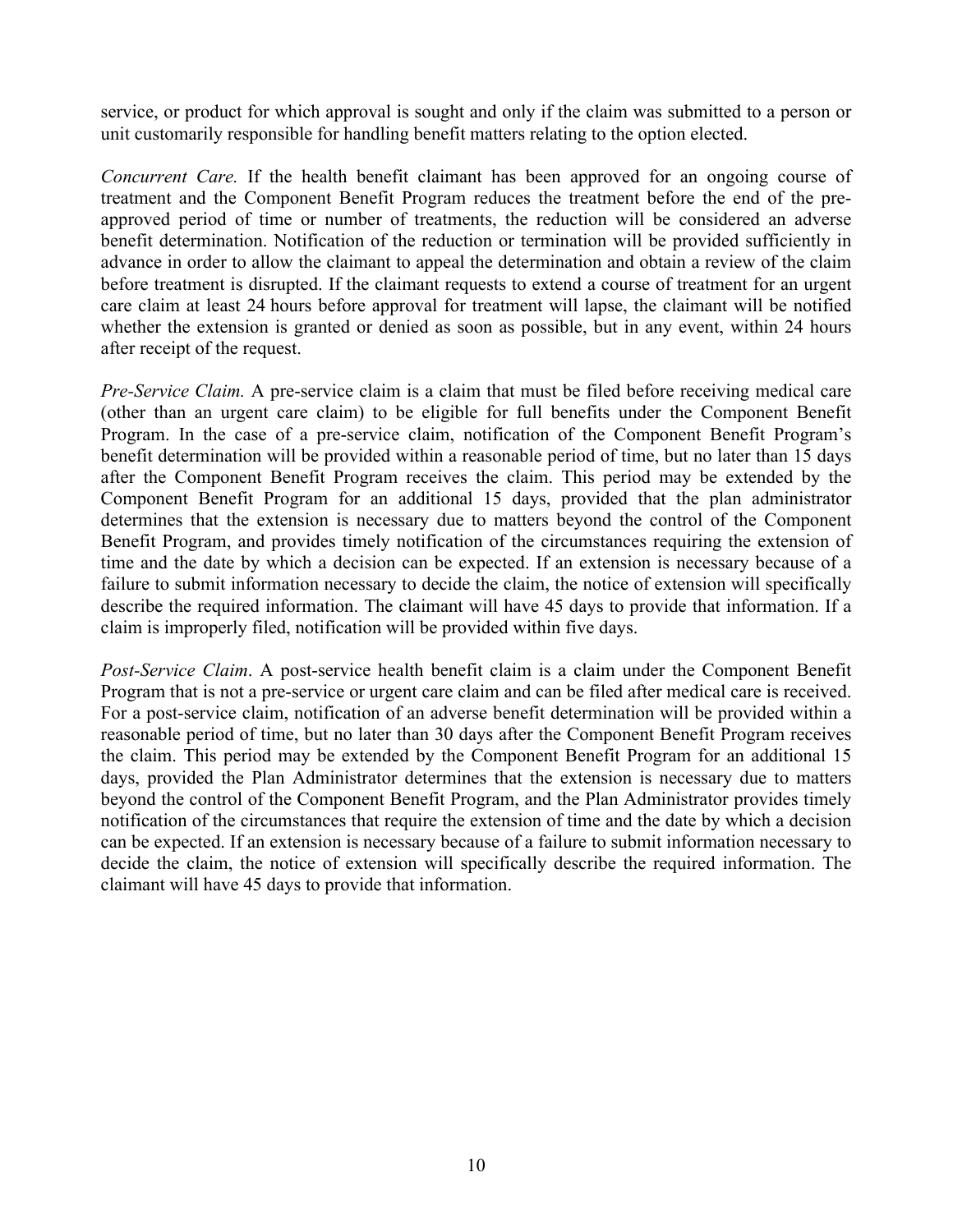*Disability Claim*. For a disability benefits claim, notification of an adverse benefit determination will be provided within a reasonable period of time, but no later than 45 days after the Component Benefit Program receives the claim. This period may be extended for an additional 30 days (up to two times), provided that the Plan Administrator determines that the extension is necessary due to matters beyond the control of the Component Benefit Program, and the Plan Administrator provides timely notification of the circumstances requiring the extension and the date by which a decision can be expected. The notice will also explain the standards for being entitled to a benefit and issues that need to be resolved before a decision can be made. If an extension is necessary because of a failure to submit information necessary to decide the claim, the notice of extension will specifically describe the required information. The claimant will have 45 days to provide that information.

*Notification*. Written or electronic notification of any adverse health or disability benefit determination will be provided. If a claim is denied, in whole or in part, the notice will set forth:

- The specific reason or reasons for the denial;
- If the claim is for a disability benefit, the notice will explain the basis for disagreeing with the views presented by the claimant of health care professionals who treated the claimant and of vocational professionals who evaluated the claimant, the views of medical or vocational experts whose advice was obtained by the Plan, or a disability determination presented by the claimant made by the Social Security Administration;
- A reference to the specific Component Benefit Program provisions on which the denial is based;
- A description of any additional material or information necessary for the benefit to be paid and an explanation of why such material or information is necessary;
- An explanation of the Component Benefit Program's review procedures and time limits (including expedited review procedures in the case of an urgent care claim and voluntary appeal procedures in the case of a disability claim) and a statement of the right to bring a civil action following the claim denial on review;
- In the case of a claim denial by a Component Benefit Program providing disability benefits, a description of any applicable contractual limitation period that applies to the claimant's right to bring a civil action following denial upon review, and the calendar date on which the limitations period expires for the claim;
- In the case of a claim denial by a Component Benefit Program providing health or disability benefits:
	- For a health benefit, if the decision relied on a claim's administrator's internal rules, a copy of the applicable rule or a statement that the rule will be provided free of charge upon request;
	- For a disability benefit, the specific internal rules, guidelines, protocols, standards, or other similar criteria relied upon in making the determination, or a statement that the foregoing do not exist;
	- If the decision is based on a limit or exclusion for medical necessity or experimental treatment or a similar exclusion or limit, an explanation of the clinical or scientific judgment for the determination. For health benefits, the notice may include statement that such explanation will be provided free of charge upon request; and
	- If the claim pertains to disability benefits, a discussion that explains the reasons for disagreeing with the views of health care professionals and vocational professionals who treated or evaluated the claimant, and the views of medical or vocational experts whose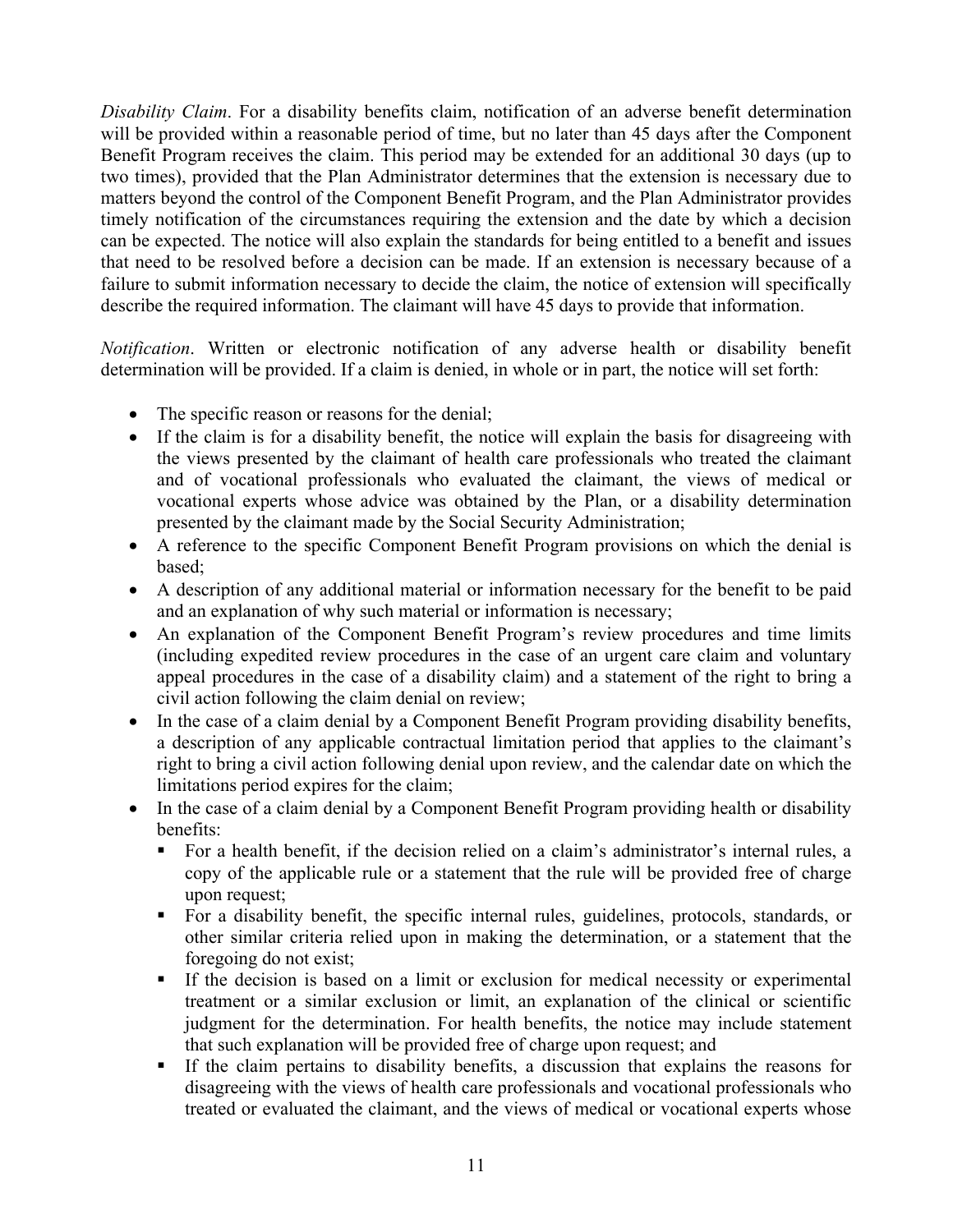advice the claims administrator obtained in connection with the decision. The notice will include this information whether or not the claims administrator relied on those views. It will also explain the reasons for disagreeing with any determination made by the Social Security Administration.

- In the case of a claim denial by a plan involving urgent care, the information described above may be provided orally within the prescribed time frames, with written confirmation within three days.
- In the case of a disability claim denial, a statement that the claimant is entitled to receive, upon request and free of charge, reasonable access to, and copies of all documents, records, and other information relevant to the claim.

*Appeal of Adverse Benefit Determinations*. If a claim is denied, the claimant is entitled to a full and fair internal review. The claimant will have 180 days after receiving a claim denial notice to file an appeal. The request for review must be written and should include an explanation of why the claimant believes he or she is entitled to benefits and any supporting evidence or documentation, including testimony. The claimant has the right to request, free of charge, reasonable access to and copies of documents, records, and other information relevant to the claim, including the claim file. The Plan Administrator will not charge or otherwise unduly inhibit or hamper submission or processing of an appeal. Subject to reasonable verification procedures, a personal representative may act on a claimant's behalf in filing or pursuing an appeal. The review of a denied claim will be conducted by a fiduciary of the Component Benefit Program who is not the individual who made the initial claim decision and is not a subordinate of such individual. Appropriate medical experts will be consulted where medical judgment is required.

 For group health plans that are not excepted benefits and for disability benefits, the Plan or applicable insurer must provide any new or additional evidence considered, relied upon, or generated by the Plan or insurer (or at the direction of the Plan or insurer) in connection with a claim. This evidence must be provided as soon as possible, and sufficiently in advance of the due date for the notice of final internal adverse benefit determination so that the claimant has a reasonable opportunity to respond prior to the due date. If the final internal adverse benefit determination will be based on new or additional rationale, the Plan or insurer must provide the claimant, free of charge, with the rationale. The rationale must be provided as soon as possible and sufficiently in advance of the due date for the notice of final internal adverse benefit determination to provide the claimant a reasonable opportunity to respond prior to the due date.

 The Plan or insurer must ensure that all claims and appeals are adjudicated in a manner designed to ensure the independence and impartiality of the persons involved in making the decision. This means that (a) the named fiduciary deciding an appeal be different from (and not subordinate to) the individual who decided the initial claim; (b) any medical expert, and, for disability claims, vocational experts, consulted regarding an appeal be different from (and not subordinate to) the expert consulted in connection with the initial claim; and (c) decisions involving hiring, compensation, termination, promotion, or related matters regarding any individual (e.g., a claims adjudicator, medical expert, or vocational expert) must not be based on the likelihood that the individual will support the benefits denial.

 The various providers maintain their own procedures for appeals of adverse benefit determinations. Claimants should contact the provider for information about the applicable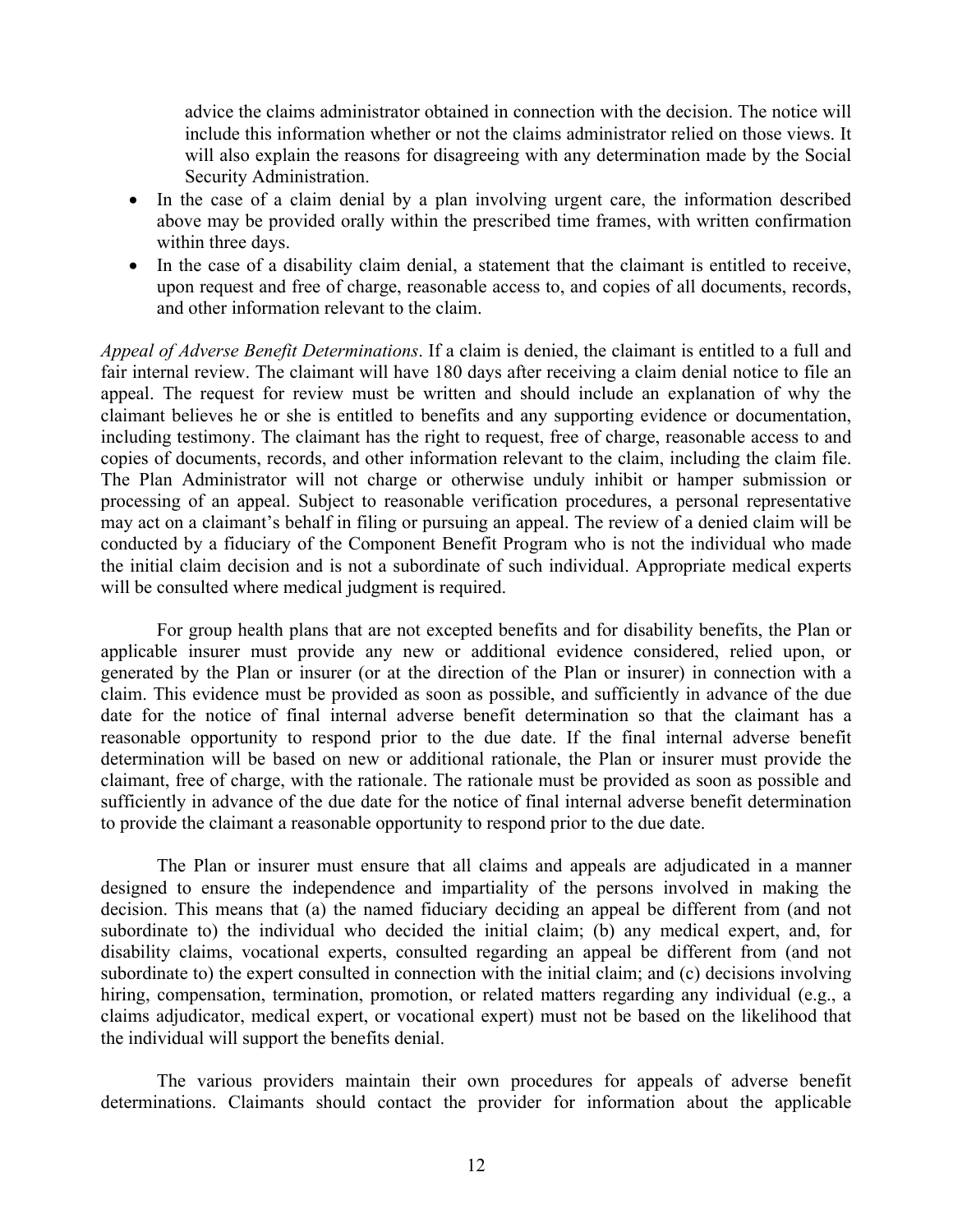provider's appeal procedures. If there are any inconsistencies between the information set forth above and the claims procedure in the appropriate provider's information, the provider's procedure will control.

*Assistance Regarding a Claim or Appeal*. Some states have established an office of health insurance customer assistance or ombudsman under PHS Act Section 2793 to assist individuals with internal claims and appeals and external review process. Please contact the Plan Administrator for a current list of states that offer this assistance.

*Timing of Decisions*. The chart below sets forth the timing of decisions on appeal. The decision on appeal will be final and binding.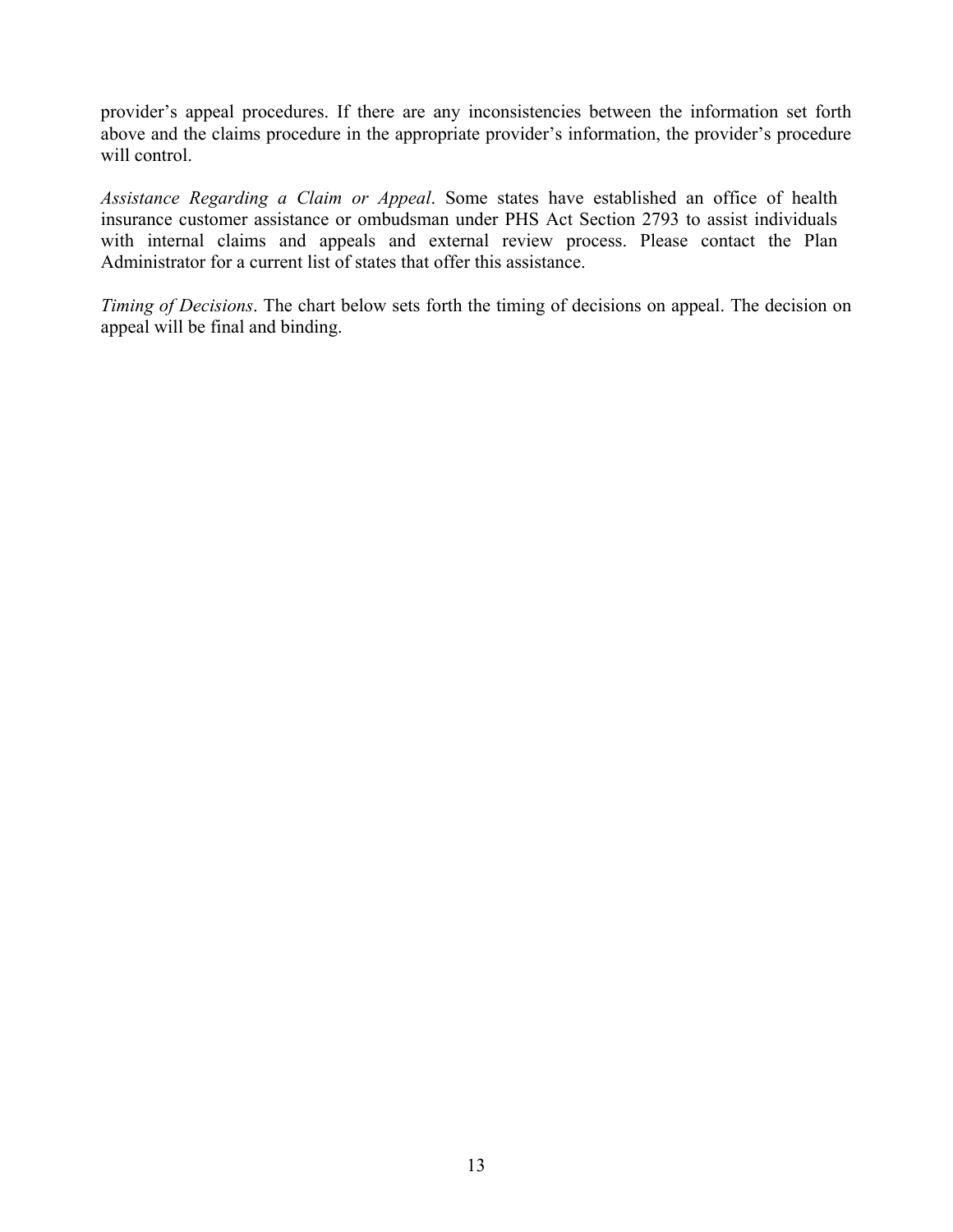|                                                                                                                           | <b>Health Benefits</b>      |                                             |                         | <b>Disability</b>                    | Other                   |
|---------------------------------------------------------------------------------------------------------------------------|-----------------------------|---------------------------------------------|-------------------------|--------------------------------------|-------------------------|
| Procedure                                                                                                                 | <b>Urgent</b>               | <b>Pre-Service</b><br>Non-<br><b>Urgent</b> | Post-<br><b>Service</b> | <b>Benefits</b>                      | <b>Benefits</b>         |
| Notice of Improper Filing                                                                                                 | 24 hours                    | 5 days                                      | N/A                     | N/A                                  | N/A                     |
| Notice of Incompleteness                                                                                                  | 24 hours                    | N/A                                         | N/A                     | N/A                                  | N/A                     |
| Notice of Initial Determination or Need<br>for Extension (Measured from Filing)                                           | 72 hours (no<br>extensions) | 15 days                                     | 30 days                 | 45 days                              | 90 days                 |
| Claimant's Provision of Additional<br>Information (where required) $l$                                                    | 48 hours                    | 45 days                                     | 45 days                 | 45 days                              | <b>Not</b><br>Specified |
| Notice of Initial Determination after<br>Commencement of Extension or Receipt<br>of Additional Information, as applicable | 48 hours                    | $15 \text{ days}^2$                         | 15 days                 | 30 days (may<br>be repeated<br>once) | 90 days                 |
| Request by Claimant for Review after<br>Claim Denial                                                                      | 180 days                    | $180$ days                                  | 180 days                | 180 days                             | 60 days                 |
| Notice of Determination of Appeal (or<br>Need for Extension, if applicable)                                               | 72 hours                    | 30 days                                     | 60 days                 | 45 days                              | 60 days                 |

*External Review Procedure*. The external review procedures apply to group health plans that are not excepted benefits. If a claim is denied following a full and fair internal review, the claimant is entitled to a full and fair external review, except that a denial, reduction, termination or failure to provide payment based on a determination that the participant or beneficiary fails to meet the requirements for eligibility under the terms of the group health plan is not eligible for external review. Generally, this means that external review only applies to claims involving the following: (a) medical judgment (excluding those that involve only contractual or legal interpretation without any use of medical judgment), as determined by the external reviewer; or (b) rescission of coverage (whether or not the rescission has any effect on any particular benefit at the time). The claimant will have four months after receiving the final internal claim denial notice to file an appeal.

 Within five business days after receipt of a request for external review, the Plan Administrator or its designee will determine whether the claim is eligible for review under the external review procedure. This determination is based on whether:

• The claimant is or was covered under the Component Benefit Program at the time the claim was made or incurred;

<sup>&</sup>lt;sup>1</sup> Measured from the notice of incompleteness for urgent health claim or the notice of a need for extension where more information is required.

<sup>&</sup>lt;sup>2</sup> May be increased by unused time from period for providing notice of extension or need for additional information. May be delayed to extent the plan waits for claimant to provide information.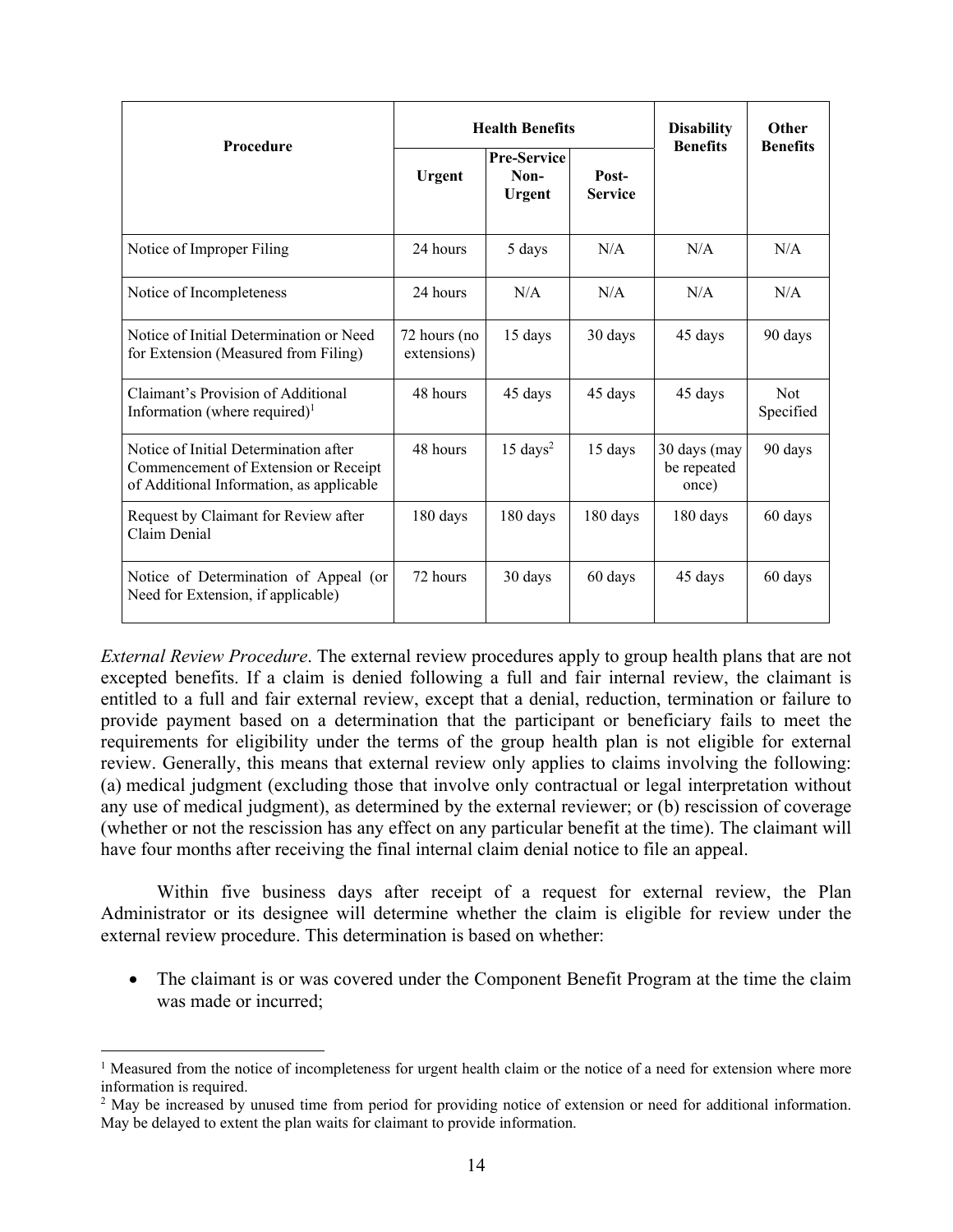- The denial relates to the claimant's failure to meet the Component Benefit Program's eligibility requirements;
- The claimant has exhausted the Component Benefit Program's internal claims and appeal procedures; and
- The claimant has provided all the information required to process an external review.

 Within one business day after completion of this preliminary review, the Plan Administrator or its designee will provide written notification to the claimant of whether the claim is eligible for external review.

 If the request for review is complete but the claim is not eligible for external review, the Plan Administrator or its designee will notify the claimant of the reasons for its ineligibility. The notice will include contact information for the United States Department of Labor Employee Benefits Security Administration at its toll free number 866.444.3272. If the request is not complete, the notice will describe the information needed to complete it. The claimant will have 48 hours or until the last day of the four month filing period, whichever is later, to submit the additional information.

 If the request is eligible for external review, the Component Benefit Program will assign it to a qualified independent review organization ("IRO"). The IRO is responsible for notifying the claimant, in writing, that the request for external review has been accepted. The notice should include a statement that the claimant may submit in writing, within 10 business days, additional information the IRO must consider when conducting the review. The IRO will share this information with the Component Benefit Program within one business day. The Component Benefit Program may consider this information and decide to reverse its denial of the claim. If the denial is reversed, the Component Benefit Program will notify the claimant in writing and the external review process will end.

 If the Component Benefit Program does not reverse the denial, the IRO will make its decision on the basis of its review of all of the information in the record, as well as additional information where appropriate and available, such as:

- The claimant's medical records;
- The attending health care professional's recommendation;
- Reports from appropriate health care professionals and other documents submitted by the Component Benefit Program or issuer, claimant, or the claimant's treating provider;
- The terms of the Component Benefit Program;
- Appropriate practice guidelines, which must include applied evidence-based standards;
- Any applicable clinical review criteria developed and used by the Component Benefit Program; and
- The opinion of the IRO's clinical reviewer.

 The IRO must provide written notice to the Component Benefit Program and the claimant of its final decision within 45 days after the IRO receives the request for the external review. The IRO's decision notice must contain: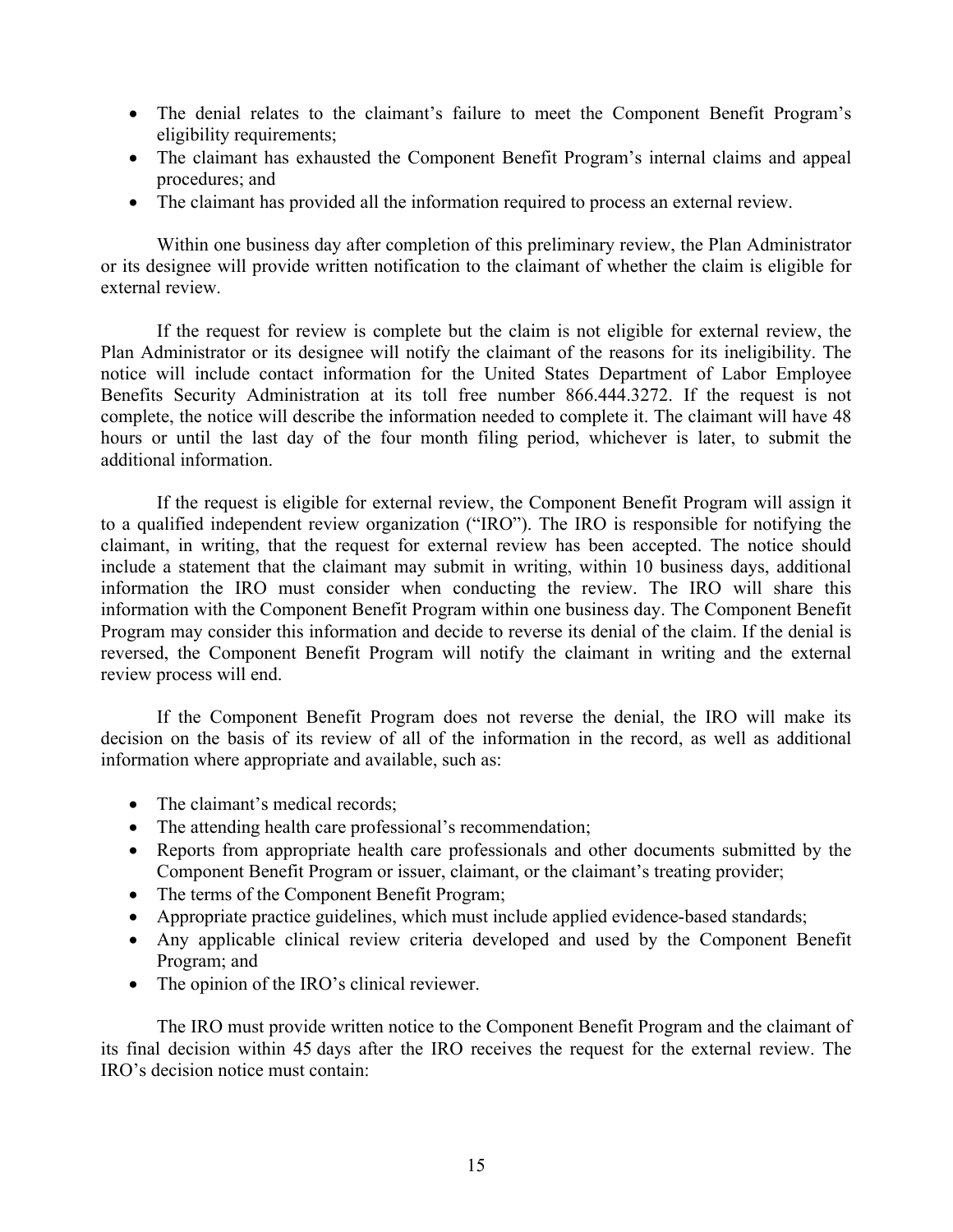- A general description of the reason for the external review, including information sufficient to identify the claim;
- The date the IRO received the assignment to conduct the review, the date the external review was conducted, and the date of the IRO's decision;
- References to the evidence or documentation, including the evidence-based standards, the IRO considered in reaching its decision;
- A discussion of the principal reason(s) for the IRO's decision, including what applicable, if any, evidence-based standards were a basis for its decision;
- The rationale for the IRO's decision;
- A statement that the determination is binding and that judicial review may be available to the claimant; and
- Contact information for any applicable office of health insurance consumer assistance or ombudsman established under the Patient Protection and Affordable Care Act.

 The decision of the IRO is binding on the Component Benefit Program, as well as the claimant, except to the extent other remedies are available under state or federal law. The Component Benefit Program will provide any benefits (including making payment on the claim) pursuant to the final external review decision without delay, regardless of whether the Component Benefit Program intends to seek judicial review of the external review decision and unless or until there is a judicial decision otherwise.

 Generally, a claimant must exhaust the Component Benefit Program's claims and appeal procedures in order to be eligible for the external review process. However, in some cases the Component Benefit Program provides for an expedited external review if:

- The claimant receives an adverse benefit determination that involves a medical condition for which the time for completion of the Component Benefit Program's internal claims and appeal procedures would seriously jeopardize the claimant's life or health or ability to regain maximum function and the claimant has filed a request for an expedited internal review; or
- The claimant receives a final adverse benefit determination that involves a medical condition where the time for completion of a standard external review process would seriously jeopardize the claimant's life or health or the claimant's ability to regain maximum function, or if the final adverse benefit determination concerns an admission, availability of care, continued stay, or health care item or service for which the claimant received emergency services, but has not been discharged from a facility.

 Immediately upon receipt of a request for expedited external review, the Component Benefit Program must determine and notify the claimant whether the request satisfies the requirements for expedited review, including the eligibility requirements for external review listed above. If the request qualifies for expedited review, it will be assigned to an IRO. The IRO must make its determination and provide a notice of the decision as expeditiously as the claimant's medical condition or circumstances require, but in no event more than 72 hours after the IRO receives the request for an expedited external review. If the original notice of its decision is not in writing, the IRO must provide written confirmation of the decision within 48 hours to both the claimant and the Component Benefit Program.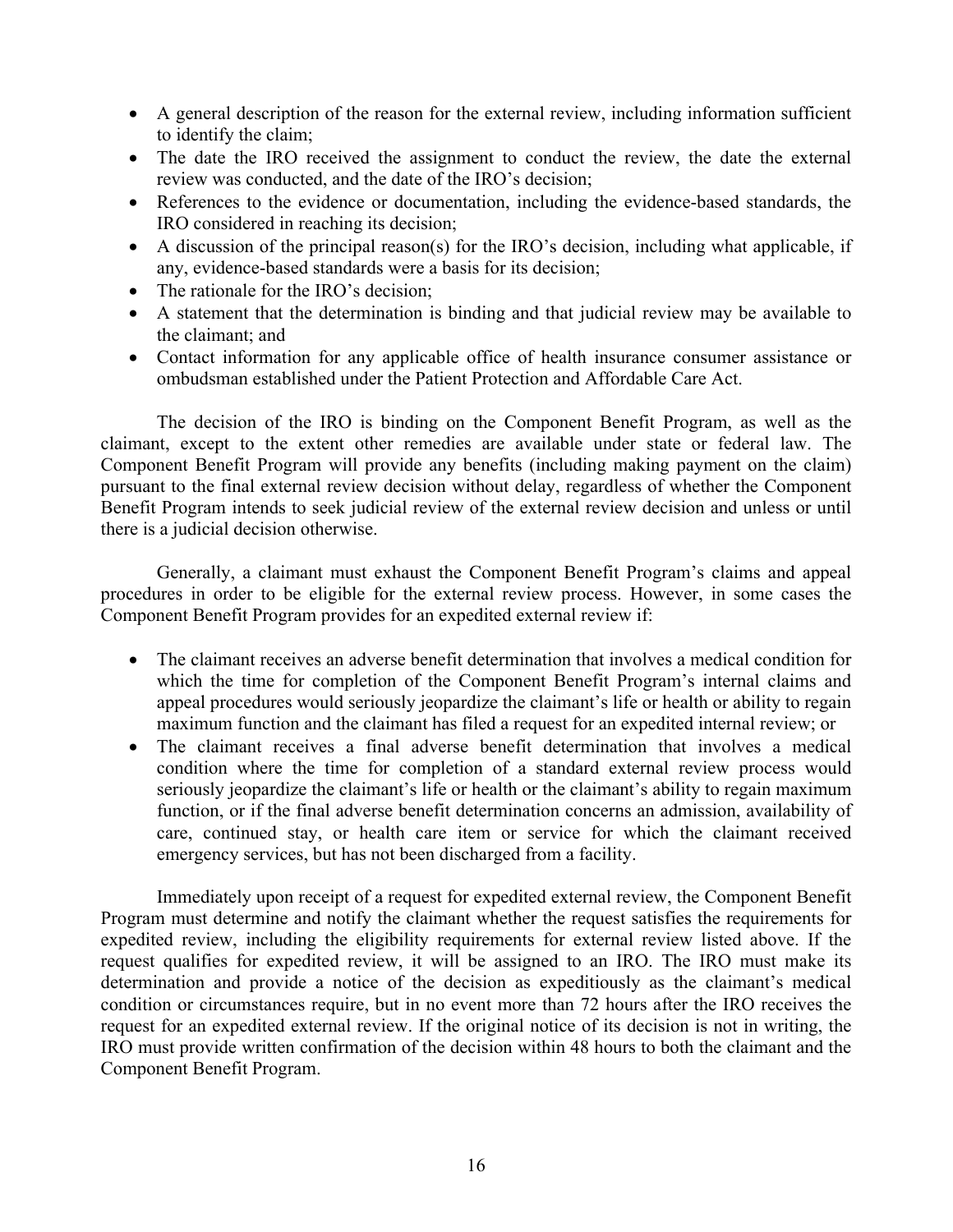*Legal Action*. If a lawsuit with respect to a claim denial is filed, it must be filed no later than three years after the date of the final Component Benefit Program decision (including all appeals) regarding the claim.

17. Amendment and Termination. The Sponsor hopes to continue the Plan indefinitely but, as with all of the Component Benefit Programs, the Sponsor may change or discontinue the Plan at any time. The Sponsor may amend or terminate the Plan by a written instrument adopted by the Sponsor or by a person authorized by the Sponsor. The Sponsor may make changes to all or any class of Participating Employers or participants, at any time and for any reason, without notice. The Board authorizes the Chair to execute, without further authorization from the Board, amendments to the Plan which counsel to the Sponsor recommends be adopted to comply with applicable law and/or to facilitate Plan administration, and which do not materially increase the cost to the Sponsor of sponsoring and administering the Plan.

 If the Sponsor amends, alters, discontinues, or terminates the Plan, the Plan will only be liable for previously incurred claims that are filed within the time period set forth in the applicable Component Benefit Program. If the Sponsor discontinues or terminates the Plan, benefits under the Component Benefit Programs will be governed by the applicable plan document, insurance contract, or other governing document. Unless otherwise specified in the Component Benefit Program or the Trust, any remaining assets of a Component Benefit Program will be distributed to the Participating Employer and participants pro rata according to their respective contributions to the Component Benefit Program.

18. HIPAA Privacy and Security. This Section applies to Component Benefit Programs that are group health plans and that are Self-Insured Benefits, or that are Insured Benefits that provide the Plan or Component Benefit Program with access to Protected Health Information (as defined below) (collectively, the "HIPAA Component Benefit Programs"). The terms of this Section apply to the extent a HIPAA Component Benefit Program does not contain its own HIPAA Privacy and Security provisions.

*Purpose*: The Sponsor adopts this Section to allow the HIPAA Component Benefit Programs offered under the Plan to disclose Protected Health Information to the Sponsor or the Participating Employer in certain situations, as permitted by HIPAA. References in this Section to disclosures from the Component Benefit Programs made to the Sponsor include disclosures to employees of the Participating Employer, as described below.

*Definitions*. The following definitions apply for purposes of this Section:

- "Health Information" means any information, including genetic information, whether oral or recorded in any form or medium, that: is created or received by a health care provider, health plan, public health authority, employer, life insurer, school or university, or health care clearing house; and relates to the past, present or future physical or mental health or condition of an individual; the provision of health care to an individual; or the past, present or future payment for the provision of health care to an individual.
- "Health Plan" means an individual or group plan that provides or pays the cost of medical care (as defined in Section 2791(a)(2) of the Public Health Service Act, 42 U.S.C.  $§$  300gg-91(a)(2)).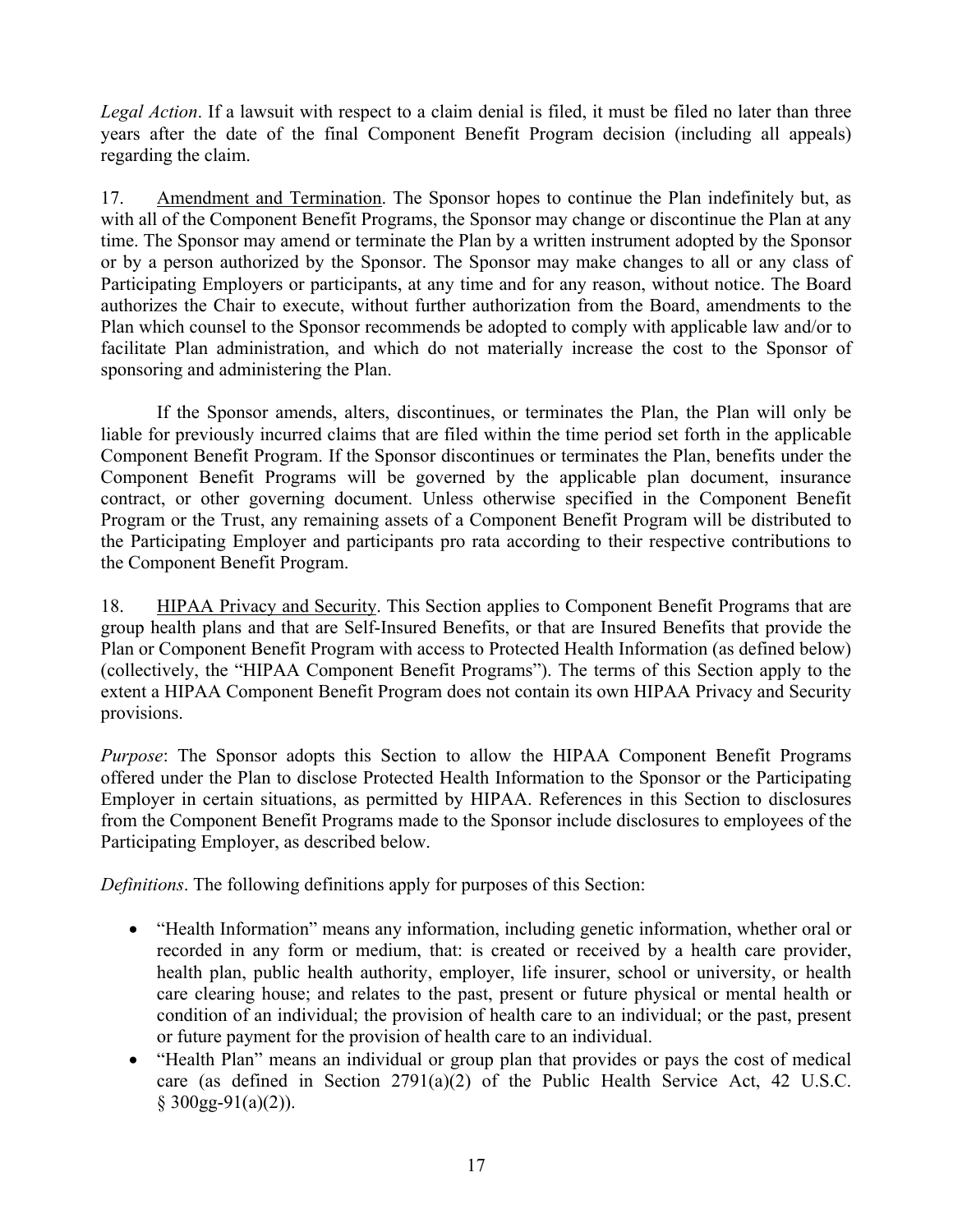- "HIPAA" means the Health Information Portability and Accountability Act of 1996, as amended, HITECH, and including final regulations promulgated pursuant thereto.
- "HIPAA Component Benefit Program" means any Component Benefit Program that is a group health benefit program to which HIPAA applies. Generally, this means the Component Benefit Programs that provide medical care coverage and are maintained by the Sponsor.
- "HITECH" means the Health Information Technology for Economic and Clinical Health Act enacted as part of the American Recovery and Reinvestment Act of 2009, Pub. L. No. 111-5 (Feb. 17, 2009).
- "Individually Identifiable Health Information" means a subset of Health Information including demographic information collected from an individual, and which: is created or received by a health care provider, Health Plan, employer, or health care clearing house; and relates to the past, present, or future physical or mental health or condition of an individual; the provision of health care to an individual; or the past, present, or future payment for the provision of health care to an individual; and that identifies the individual; or with respect to which there is a reasonable basis to believe the information can be used to identify the individual.
- "Plan Administration Functions" means administration functions performed by the Sponsor on behalf of the HIPAA Component Benefit Program, excluding functions performed by the Sponsor in connection with any other benefit or benefit plan of the Sponsor.
- "Privacy Notice" means the notice of the HIPAA Component Benefit Program's privacy practices distributed to HIPAA Component Benefit Program participants in accordance with 45 C.F.R. § 164.520, as amended from time to time.
- "Protected Health Information" or "PHI" means Individually Identifiable Health Information that is: transmitted by electronic media; maintained in any media described in the definition of electronic media at 42 C.F.R. § 162.103; or transmitted or maintained in any other form or medium. Protected Health Information excludes Individually Identifiable Health Information in education records covered by the Family Educational Rights and Privacy Act, as amended, 20 U.S.C. § 1232g; records described at 20 U.S.C. § 1232g(a)(4)(B)(iv); employment records held by a covered entity in its role as employer; and records regarding a person who has been deceased for more than 50 years.
- "Secretary" means the Secretary of the U.S. Department of Health and Human Services or his or her designee.
- "Summary Health Information" means information that: summarizes the claims history, claims expenses or type of claims experienced by individuals for whom a plan sponsor has provided health benefits under a Health Plan; and from which the information described at 42 C.F.R. § 164.514(b)(2)(i) has been deleted, except that the geographic information described in 42 C.F.R.  $\S$  164.514(b)(2)(i)(B) need only be aggregated to the level of a five digit zip code.
- "Unsecured PHI" means Protected Health Information that has not been secured through the use of technology or by a methodology specified by the Secretary in guidance issued pursuant to 42 U.S.C. § 17932(h)(2). In the absence of guidance from the Secretary, "Unsecured PHI" means Protected Health Information that is not secured by a technology standard that renders PHI unusable, unreadable, or indecipherable to unauthorized persons and is developed or endorsed by a standards developing organization that is accredited by the American National Standards Institute.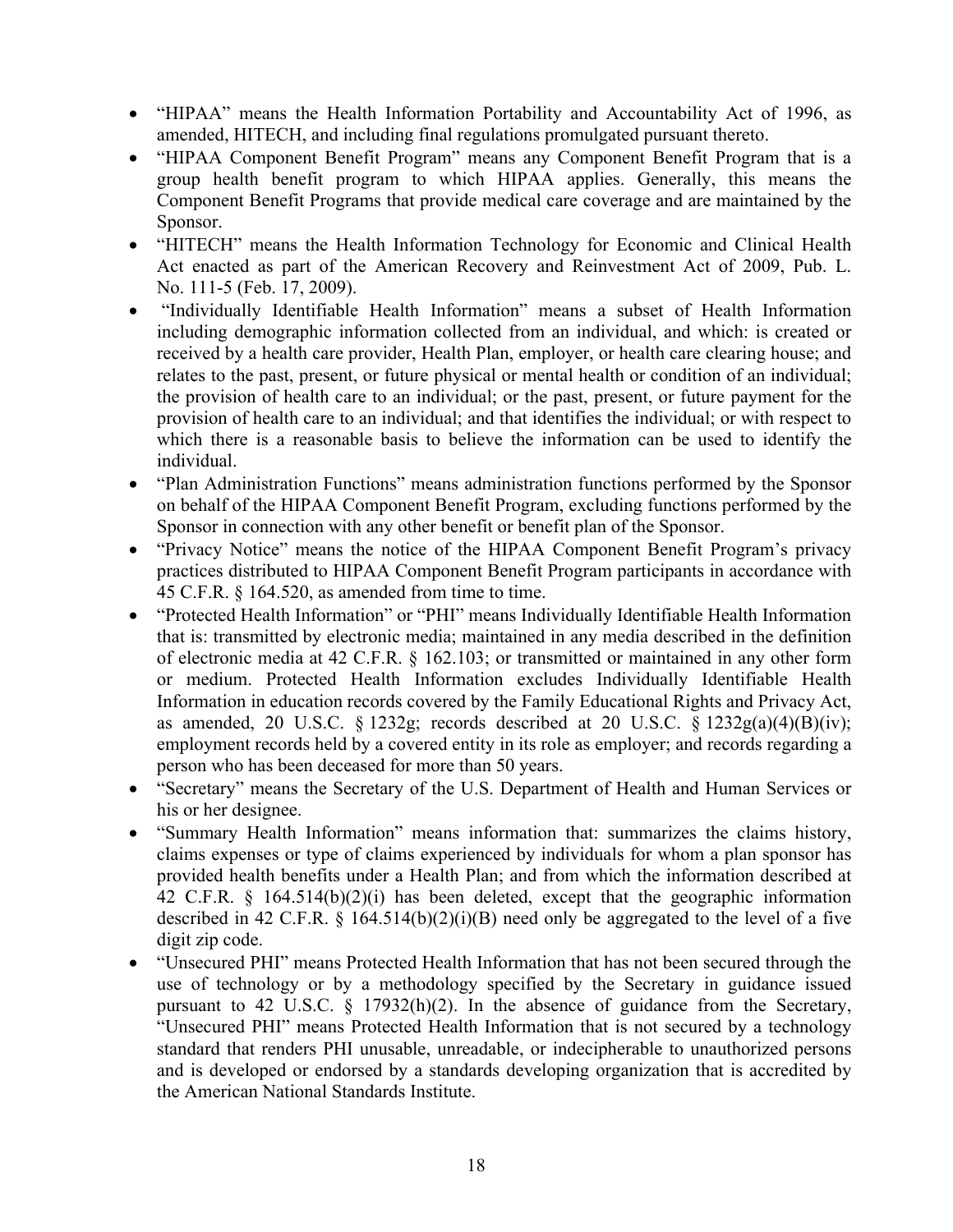Terms used, but not otherwise defined in this Section shall have the same meaning as those terms in HIPAA and regulations promulgated thereunder.

*Conditions of Disclosure*. The Sponsor agrees that with respect to any PHI disclosed to it by the HIPAA Component Benefit Program, a health insurance issuer or an HMO, the Sponsor shall:

- Not use or further disclose the PHI other than as permitted or required by the HIPAA Component Benefit Program documents or as required by law.
- Ensure that any agents, including a subcontractor, to whom it provides PHI received from the HIPAA Component Benefit Program, agree to the same restrictions and conditions that apply to the Sponsor with respect to such PHI.
- Not use or disclose the PHI for employment related actions and decisions or in connection with any other benefit or employee benefit plan of the Sponsor.
- Report to the HIPAA Component Benefit Program any access, use or disclosure of PHI that is inconsistent with this Section or the Privacy Rule or Security Rule, including, without limitation, any access, use, or disclosure of Unsecured PHI which could reasonably require the HIPAA Component Benefit Program to undertake an analysis to determine whether a "breach" has occurred (as that term is defined in the regulations and the Secretary's guidance promulgated with respect to HITECH and HIPAA generally), immediately upon becoming aware of an inconsistent use or disclosure. The Sponsor agrees to provide all information reasonably requested by the HIPAA Component Benefit Program in order for the HIPAA Component Benefit Program to fully comply with its obligations under 45 C.F.R. Part 164 including breach notification and security incident obligations. The Sponsor agrees, to the extent practicable, to mitigate the harmful effects of a breach or security incident known to the Sponsor and to document any breach or security incident and the outcome of the same. The Sponsor agrees to reimburse the HIPAA Component Benefit Program for all costs incurred by the HIPAA Component Benefit Program in complying with the breach notification procedures in 45 C.F.R. § 164 Subpart D, provided such costs arise out of a breach for which the Sponsor is required to give the HIPAA Component Benefit Program notice under this Section.
- Provide individuals with access to PHI in accordance with 45 C.F.R. § 164.524 and 42 U.S.C. § 17935(e). The Sponsor agrees to provide access to PHI in a Designated Record Set, as that term is defined in 45 C.F.R. § 164.501, to the HIPAA Component Benefit Program or, as directed by the HIPAA Component Benefit Program, to an individual at the written request of the HIPAA Component Benefit Program within 10 calendar days to allow the HIPAA Component Benefit Program to meet the requirements of 45 C.F.R. § 164.524. If an individual requests access to PHI in a Designated Record Set in an electronic format, the Sponsor agrees to permit such access and to direct a secure transmission of such PHI to the entity or person designated by the individual, provided that the direction from the individual is clear, conspicuous and specific.
- Make available PHI for amendment and incorporate any amendments to PHI in a Designated Record Set in accordance with 45 C.F.R. § 164.526. The Sponsor agrees to make said amendments within 10 calendar days of a written request by the HIPAA Component Benefit Program.
- Make available the information required to provide an accounting of disclosures in accordance with 45 C.F.R. § 164.528 and 42 U.S.C. § 17935(c). The Sponsor acknowledges that for purposes of 45 C.F.R. § 164.528, effective as of the applicable date set forth in 42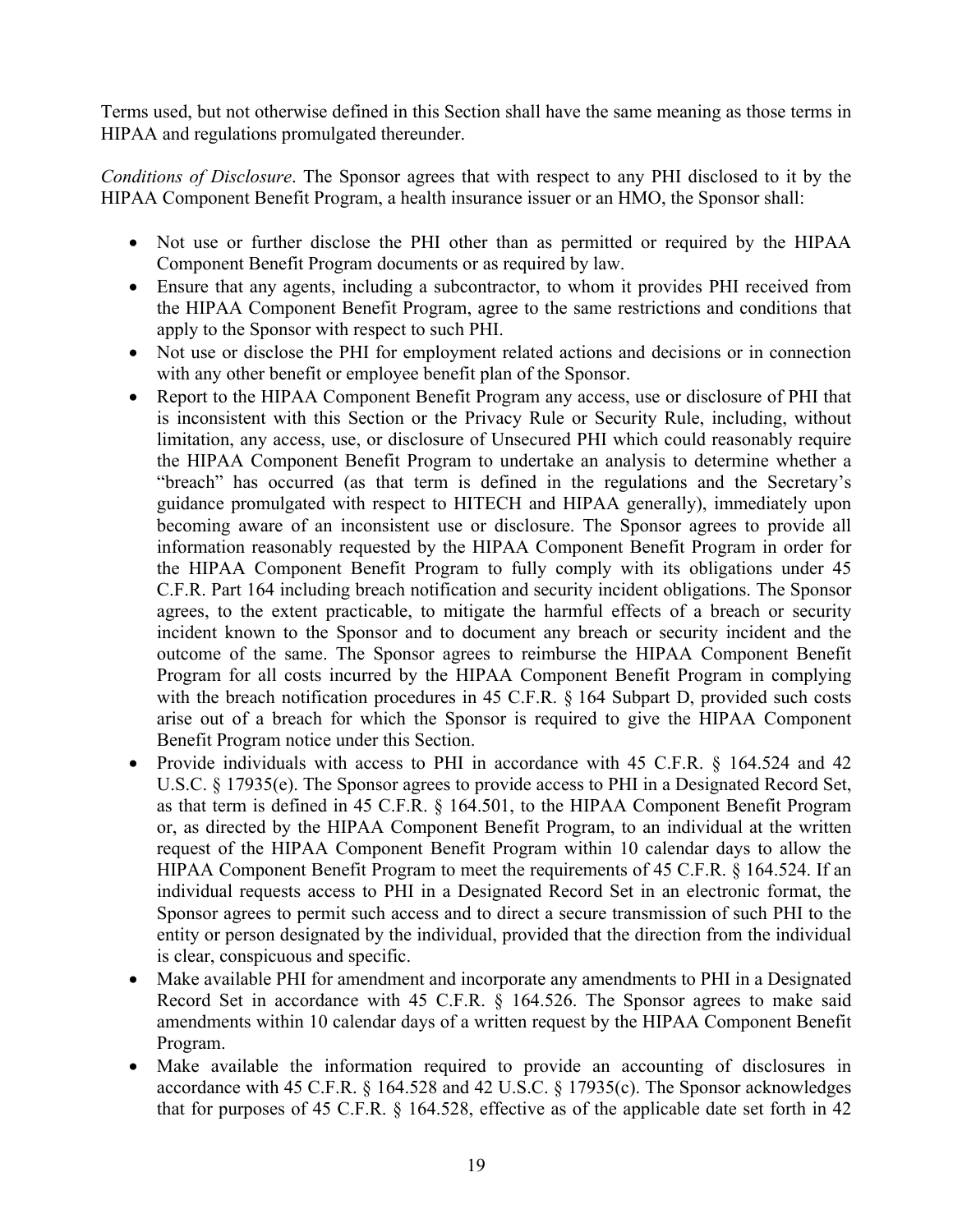U.S.C. § 17935(c)(4), to the extent the Sponsor makes a disclosure of an electronic health record containing PHI from a Designated Record Set, the Sponsor will maintain such information as required by the Secretary in regulations promulgated pursuant to 42 U.S.C. § 17935(c)(2) notwithstanding the status of such disclosures as "treatment," "payment," or "health care operations" disclosures.

- Make its internal practices, books, and records relating to the use and disclosure of PHI received from the HIPAA Component Benefit Program available to the Secretary of Health and Human Services for purposes of determining compliance by the HIPAA Component Benefit Program with HIPAA.
- If feasible, return or destroy all PHI received from the HIPAA Component Benefit Program that the Sponsor maintains in any form and retain no copies of such PHI when no longer needed for the purpose for which disclosure was made, except that, if such return or destruction is not feasible, limit further uses and disclosures to those purposes that make the return or destruction of the information infeasible.
- Ensure that the adequate separation between HIPAA Component Benefit Program and Sponsor, required in 45 C.F.R.  $\frac{164.504(f)(2)(iii)}{2}$  and described in this Section, is established.
- Implement administrative, physical, and technical safeguards to the extent required by sections 164.308, 164.310, and 164.316 of title 45, Code of Federal Regulations and HITECH that reasonably and appropriately protect the confidentiality, integrity, and availability of electronic PHI or PHI the Sponsor creates, receives, maintains or transmits on behalf of the HIPAA Component Benefit Program (other than enrollment/disenrollment information) and it will ensure that any agents or subcontractors to whom it provides such electronic PHI agrees to implement reasonable and appropriate safeguards to protect the information.
- Comply with the other provisions of HIPAA, HITECH and any implementing regulations promulgated thereunder to the extent the same apply to the Sponsor.
- Limit its uses and disclosures of PHI to the "minimum necessary" amount of information to accomplish the intended purpose of the use, disclosure, or request for information. The Sponsor acknowledges that for purposes of this Section, it will be deemed to meet the "minimum necessary" requirement if it discloses only such information within the definition of a "limited data set" as described in 45 C.F.R. § 164.514(e)(2), or if it discloses only such information consistent with guidance required to be provided by the Secretary under 42 U.S.C. § 17935(b)(1)(B).
- To the extent the HIPAA Component Benefit Program is required to restrict the use or disclosure of PHI pursuant to 42 U.S.C. § 17935(a), or otherwise agrees to a restriction on the disclosure of PHI, the Sponsor agrees to abide by such requested restriction to the extent the Sponsor is made aware of the same via written notice from the HIPAA Component Benefit Program and to immediately implement the restriction as requested.

*Adequate Separation Between HIPAA Component Benefit Program and Sponsor*. In compliance with HIPAA, the Sponsor will designate persons entitled to access PHI. The Sponsor shall only allow those persons so identified to be given access to PHI. Those employees who have access to PHI from the HIPAA Component Benefit Program are listed in the Privacy Notice, either by name or individual position. The employees who have access to PHI listed in the Privacy Notice may only use and disclose PHI to the extent necessary to perform the Plan Administration Functions that the Sponsor performs for the HIPAA Component Benefit Program, including but not limited to: quality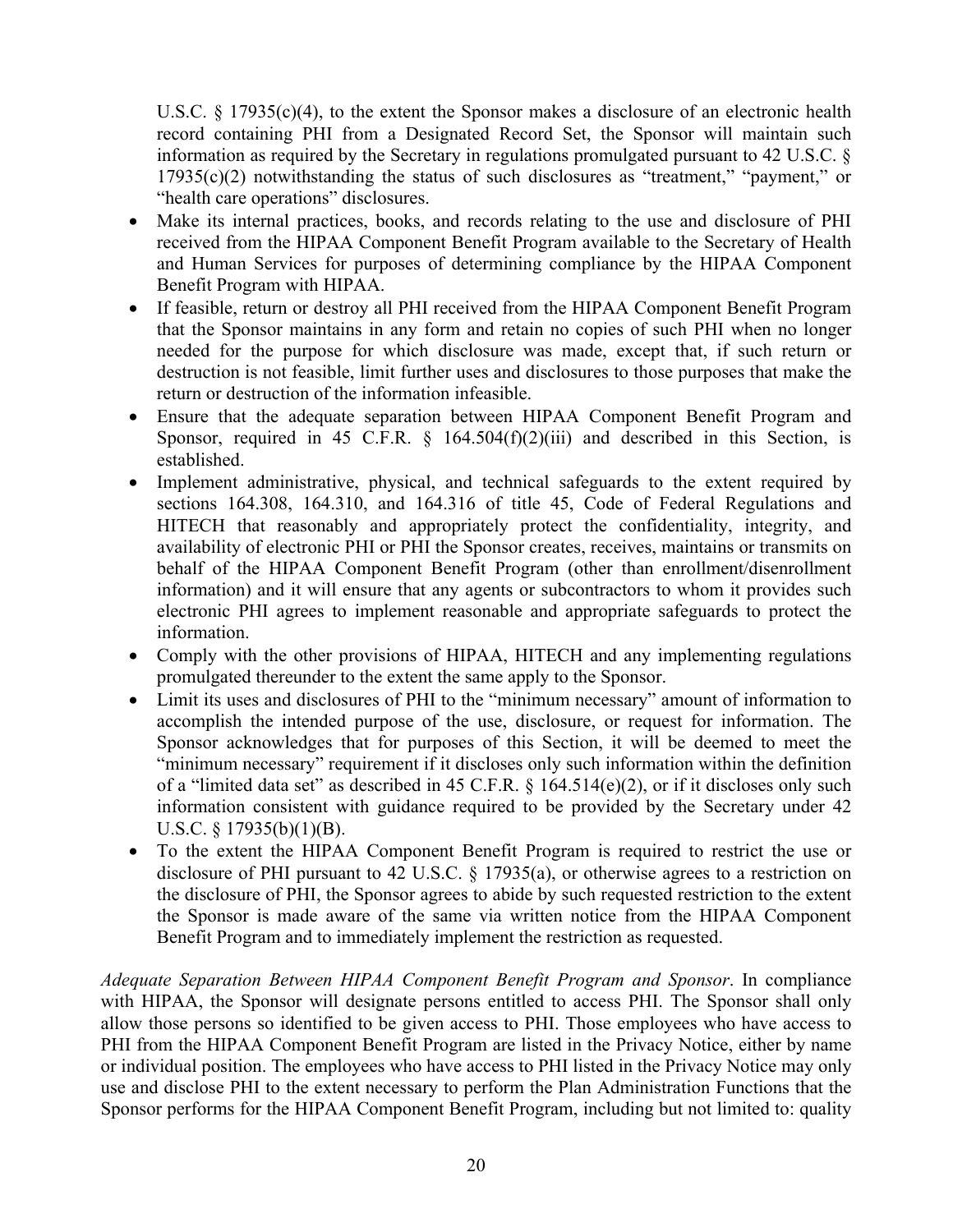assurance, claims processing, auditing, and monitoring. In the event that any of these specified persons do not comply with the provisions of this Article, that person, if an employee of the Sponsor, shall be subject to disciplinary action by the Sponsor for noncompliance pursuant to the Sponsor's employee discipline and termination procedures. If that person is a non-employee, the Sponsor shall take appropriate action with the entity involved, to ensure that appropriate discipline or sanctions are imposed and that non-compliance does not recur.

*Permitted and Non-permitted Uses and Disclosure of PHI*. Unless otherwise permitted by law, and subject to obtaining a written certification pursuant to subsection titled "Certification of Plan Sponsor", the HIPAA Component Benefit Program may disclose PHI to the Sponsor, provided the Sponsor uses or discloses such PHI only for the purpose of carrying out Plan Administration Functions that the Sponsor performs for the HIPAA Component Benefit Program, consistent with the provisions of subsection titled "Conditions of Disclosure." Notwithstanding the provisions of this Section to the contrary, in no event shall the Sponsor be permitted to use or disclose PHI in a manner that is inconsistent with 45 C.F.R. § 164.504(f). The HIPAA Component Benefit Program may not permit a health insurance issuer or HMO with respect to the HIPAA Component Benefit Program to disclose PHI to the Sponsor except as permitted by 45 C.F.R. § 164.504(f). The HIPAA Component Benefit Program may not disclose PHI to the Sponsor for the purpose of employmentrelated actions or decisions or in connection with any other benefit or employee benefit plan of the Sponsor. The HIPAA Component Benefit Program shall not use or disclose PHI that is genetic information for underwriting purposes.

*Information Regarding Participation*. Notwithstanding the previous paragraph, the HIPAA Component Benefit Program, or a health insurance issuer or HMO with respect to the HIPAA Component Benefit Program, may disclose to the Sponsor information on whether an individual is participating in the HIPAA Component Benefit Program, or is enrolled in or has disenrolled from a health insurance issuer or HMO offered by the HIPAA Component Benefit Program.

*Privacy and Security Official*. The HIPAA Component Benefit Program shall designate a Privacy and Security Official, who will be responsible for the HIPAA Component Benefit Program's compliance with HIPAA's Privacy and Security Rules. The Privacy Official and the Security Official may be the same individual. The Privacy and Security Official is responsible for ensuring the HIPAA Component Benefit Program's compliance with HIPAA's Privacy and Security Rules. The Privacy and Security Official may contract with, or otherwise utilize, the services of attorneys, accountants, brokers, consultants, or other third party experts as the Privacy and Security Official deems necessary or advisable.

#### 19. Other Required Notices.

*HIPAA Special Enrollment*. If you are declining group health plan enrollment for yourself or your dependents (including your spouse) because of other health insurance or group health plan coverage, you may be able to enroll yourself and your dependents in one or more of the Component Benefit Programs if you or your dependents lose eligibility for that other coverage (or if the employer stopped contributing towards your or your dependents' other coverage). However, you must request enrollment within 30 days after your or your dependents' other coverage ends (or after the employer stops contributing toward the other coverage). If the other health coverage is provided under Medicaid or a state children's health insurance program, you must request enrollment within 60 days after your or your dependents' other coverage ends. In addition, if you have a new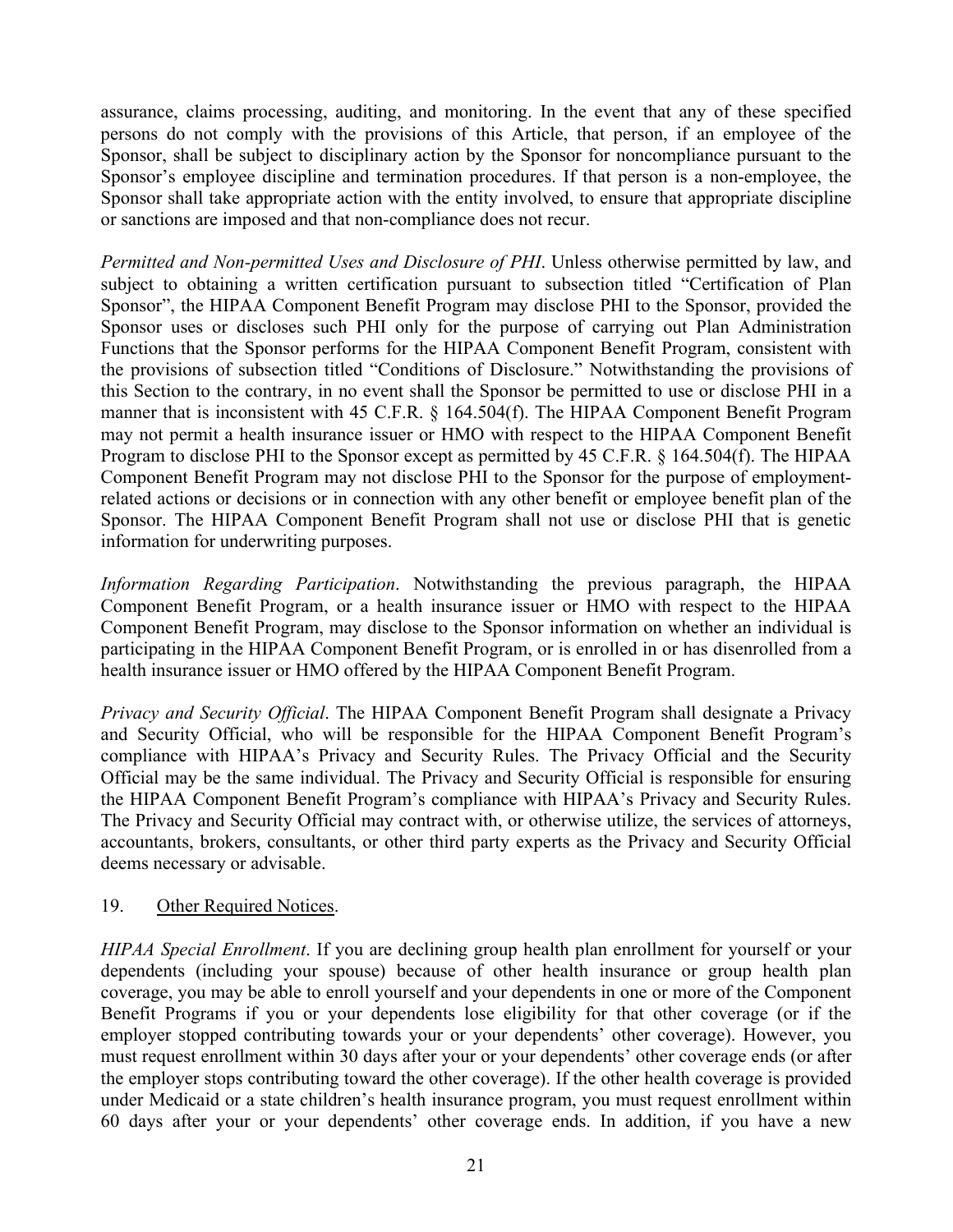dependent as a result of marriage, birth, adoption, or placement for adoption, you may be able to enroll yourself and your dependents. However, you must request enrollment within 30 days after the marriage, birth, adoption, or placement for adoption. Finally, if you or your dependents (including your spouse) become eligible for a state premium assistance subsidy from Medicaid or through a state children's health insurance program with respect to coverage under one or more Component Benefit Programs, you may be enroll yourself and your dependents in the Component Benefit Programs to which the subsidies apply. However, you must request enrollment within 60 days after your or your dependents' determination of eligibility for that premium assistance. If a Component Benefit Program or federal guidance expressly provides a longer period to request special enrollment, the longer period controls. To request special enrollment or obtain more information, contact the Plan Administrator.

*Newborns' and Mothers' Health Protection Act*. Group health plans and health insurance issuers generally may not, under Federal law, restrict benefits for any hospital length of stay in connection with childbirth for the mother or newborn child to less than 48 hours following a vaginal delivery, or less than 96 hours following a cesarean section. However, Federal law generally does not prohibit the mother's or newborn's attending provider, after consulting with the mother, from discharging the mother or her newborn earlier than 48 hours (or 96 hours as applicable). In any case, plans and issuers may not, under Federal law, require that a provider obtain authorization from the plan or the insurance issuer for prescribing a length of stay not in excess of 48 hours (or 96 hours).

*Women's Health and Cancer Rights Act*. For an individual who is receiving benefits under a Component Benefit Program that is a group health plan in connection with a mastectomy and who elects breast reconstruction, the coverage will be provided in a manner determined in consultation with the attending physician and the patient, for all stages of reconstruction of the breast; surgery/reconstruction of other breast to produce a symmetrical appearance; prostheses; and treatment of physical complications, including lymphedemas. Please consult the summary plan description for the applicable Component Benefit Program for a description of cost-sharing for these benefits.

## 20. General Information.

*No Guarantee of Employment*. The Plan is not an employment contract. Nothing contained in this Summary or the Component Benefit Programs gives you the right to be retained in the service of the Participating Employer. This Plan does not interfere with the right of the Participating Employer to discharge you or to terminate your service at any time.

*Coordination of Benefits*. Your benefits under this Plan and the Component Benefit Programs may be coordinated with other plans. This means that in some cases, your coverage may be reduced or not provided if you have coverage from another source. This prevents duplicate benefits. Please refer to the applicable summary plan descriptions, insurance booklets, and/or other governing documents for more information about coordination of benefits.

*Subrogation, Reimbursement*. Your benefits under this Plan and the Component Benefit Programs may be subject to subrogation. This means that you may be required to reimburse the Plan for benefits you receive as a result of an injury or illness for which a third party is, or may be, held responsible. This prevents duplicate benefits. You may also be required to repay the Plan for any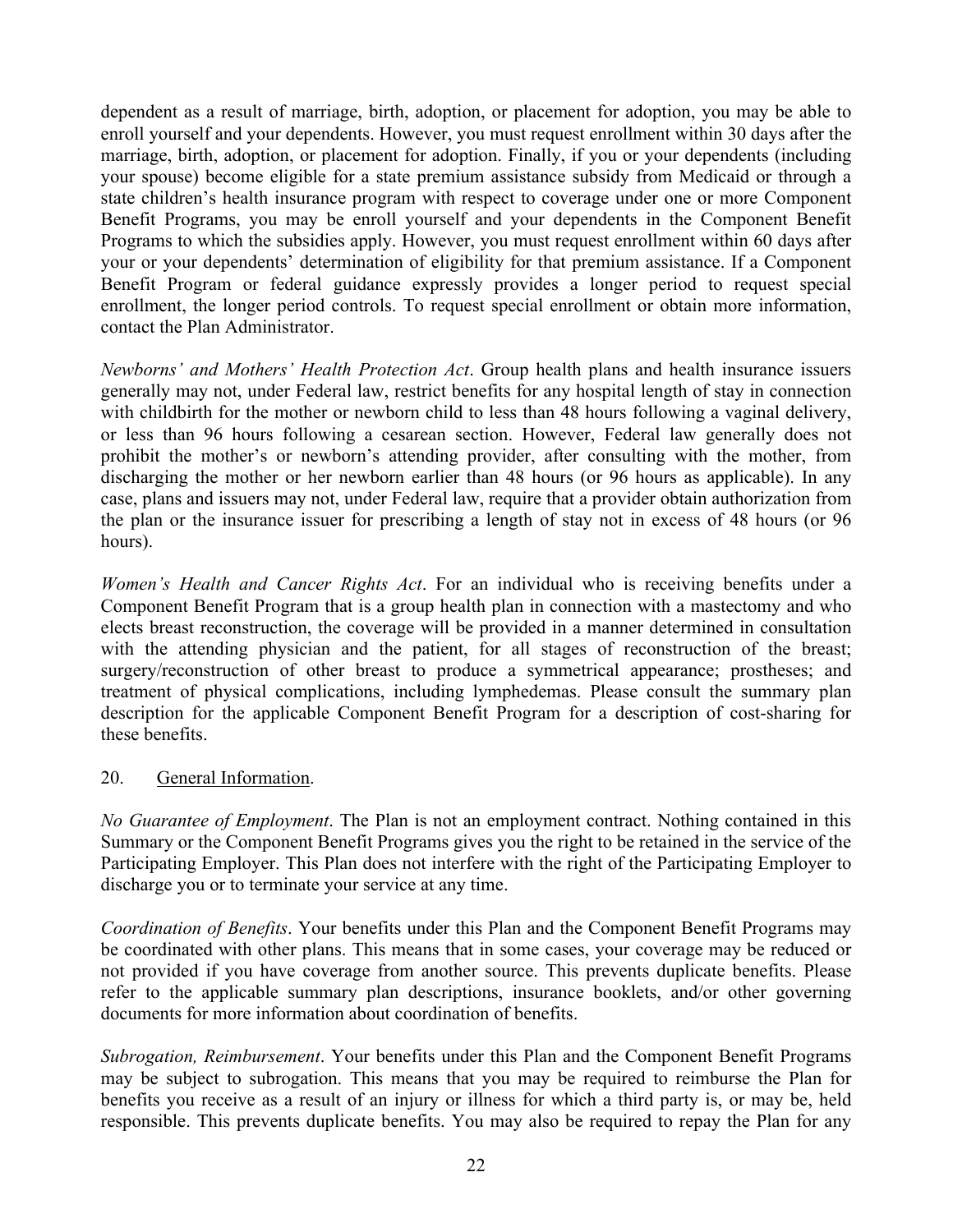overpaid or erroneously paid benefits. Please refer to the applicable summary plan description, insurance booklet, and/or other governing document for each Component Benefit Program for more information about subrogation and reimbursement.

*Documents of Component Benefit Programs Control*. The applicable summary plan descriptions, insurance booklets, and/or other governing documents of the Component Benefit Programs contain the terms of your right to receive benefits. If there is a conflict among the plans, the terms of the Component Benefit Programs will control the interpretation, unless otherwise required by law.

*Assignment of Benefits*. Your benefits under the Plan cannot be used as collateral for loans or be assigned in any other way, except as required by federal law. The Plan shall not be liable for or subject to debts, contracts, liabilities or torts of any person entitled to benefits under the Plan. To the extent permitted by law, neither the benefits nor payments under the Plan will be subject to the claim of creditors or to any legal process. Notwithstanding the above statements, you may assign benefits directly to a health care provider or facility. Otherwise, benefits will be paid according to the terms of the summary plan descriptions, insurance booklets, or other governing documents of the Component Benefit Programs.

*Governing Law*. This Plan shall be construed according to applicable Federal law and, to the extent otherwise applicable, the laws of the State of Nebraska.

*No Guarantee of Tax Consequences*. The Sponsor and Participating Employer do not represent or guarantee that any particular federal or state income, payroll, personal property or other tax consequence will result from participation in this Plan or any one or more of the Component Benefit Programs. You should consult with your own tax advisors if you have questions.

*Payments to Minors, Etc*. If an individual entitled to receive benefits under the Plan is a minor or if a court has determined that the individual is not legally capable of giving valid receipt and discharge of benefits, or if the Plan Administrator deems the individual not to have such legal capabilities, the Plan Administrator will designate a person to receive payments on behalf of the individual. The Plan treats these payments as payments to the individual, and the payments fully discharge the Plan's liability.

*Severability*. If a court with jurisdiction holds any portion of this Plan invalid or unenforceable, the remaining provisions continue to be fully effective.

21. Statement of ERISA Rights. As a participant in the Plan, you are entitled to certain rights and protections under the Employee Retirement Income Security Act of 1974 ("ERISA"). ERISA provides that all plan participants shall be entitled to: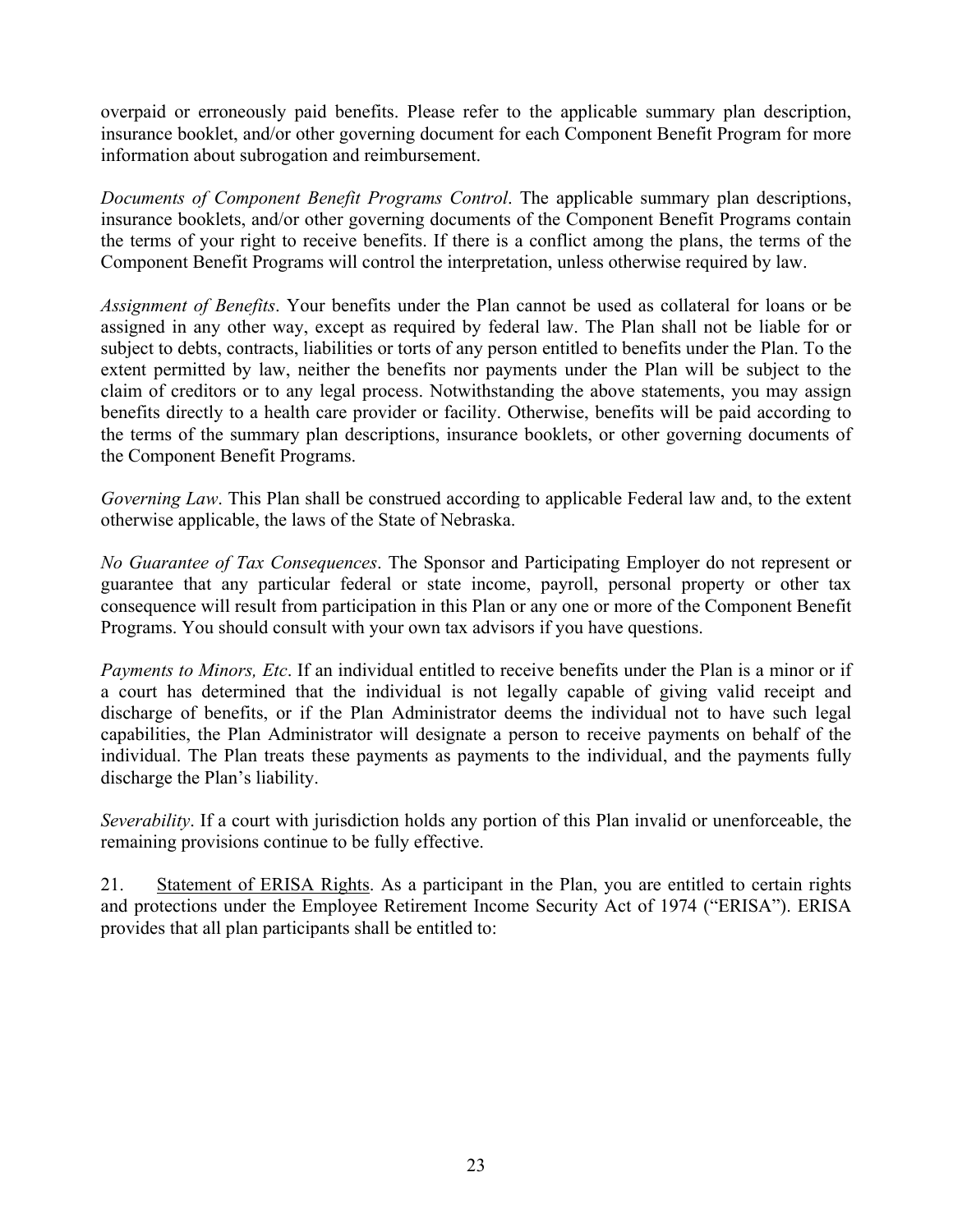### RECEIVE INFORMATION ABOUT YOUR PLAN BENEFITS

- Examine, without charge, at the Plan Administrator's office and at other specified locations, such as worksites, all plan documents, including insurance contracts, and a copy of the latest annual report (Form 5500 Series) filed by the Plan with the U.S. Department of Labor and available at the Public Disclosure Room of the Employee Benefits Security Administration (EBSA).
- Obtain, written request to the Plan Administrator, copies of all documents governing the operation of the Plan, including insurance contracts, and copies of the latest annual report (Form 5500 Series) and updated summary plan description. The Plan Administrator may make a reasonable charge for the copies.
- Receive a summary of the Plan's annual financial report. The Plan Administrator is required by law to furnish each participant with a copy of this summary annual report.

## CONTINUE GROUP HEALTH PLAN COVERAGE

- Continue health care coverage for yourself, spouse or dependents if there is a loss of coverage under the Plan as a result of a qualifying event. You or your dependents may have to pay for such coverage. Review the applicable summary plan description and other documents governing the Plan on the rules governing your COBRA continuation coverage rights.
- Reduction or elimination of exclusionary periods of coverage for preexisting conditions under your group health plan, if you have creditable coverage from another plan. You should be provided a certificate of creditable coverage, free of charge, from your group health plan or health insurance issuer when you lose coverage under the Plan, when you become entitled to elect COBRA continuation coverage, when your COBRA continuation coverage ceases, if you request it before losing coverage, or if you request it up to 24 months after losing coverage. Without evidence of creditable coverage, you may be subject to a pre-existing condition exclusion for 12 months (18 months for late enrollees) after your enrollment date in your coverage.

#### PRUDENT ACTIONS BY PLAN FIDUCIARIES

In addition to creating rights for plan participants ERISA imposes duties upon the people who are responsible for the operation of an employee benefit plan. The people who operate your Plan, called "fiduciaries" of the Plan, have a duty to do so prudently and in the interest of you and other plan participants and beneficiaries. No one, including your employer, or any other person, may fire you or otherwise discriminate against you in any way to prevent you from obtaining a welfare benefit of exercising your rights under ERISA.

#### ENFORCE YOUR RIGHTS

In your claim for a welfare benefit is denied or ignored, in whole or in part, you have right to know why this was done, to obtain copies of documents relating to the decision without charge, and to appeal any denial, all within certain time schedules.

Under ERISA, there are steps you can take to enforce the above rights. For instance, if you request a copy of Plan documents or the latest annual report from the plan and do not receive them within 30 days, you may file suit in a federal court. In such a case, the court may require the Plan Administrator to provide the materials and pay you up to \$110 a day until you receive the materials, unless the materials were not sent because of reasons beyond the control of the Plan Administrator. If you have a claim for benefits which is denied or ignored, in whole or in part, you may file suit in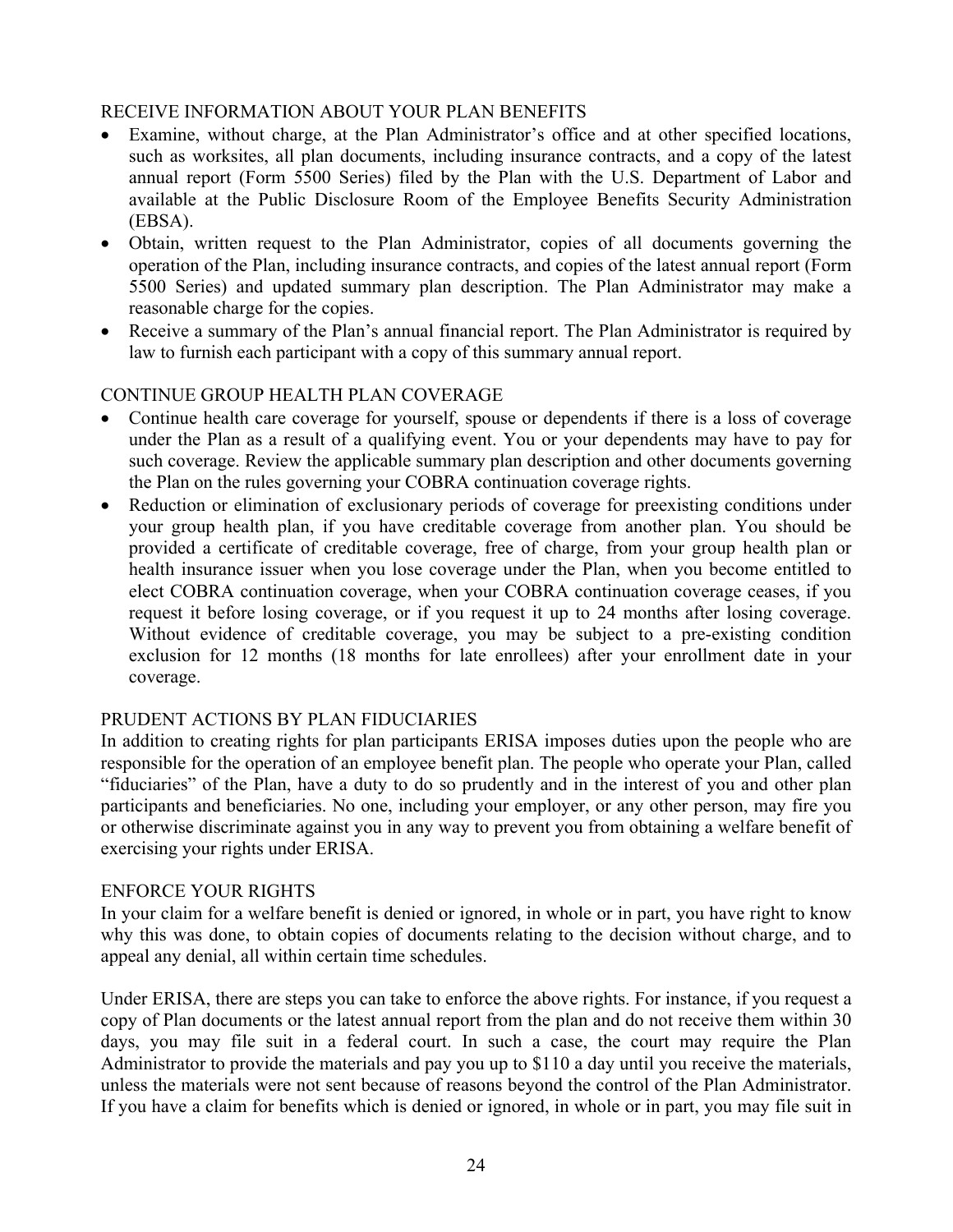a state or Federal court. In addition, if you disagree with the Plan's decision or lack thereof concerning the qualified status of a domestic relations order or a medical child support order, you may file suit in federal court. If it should happen that Plan fiduciaries misuse the Plan's money, or if you are discriminated against for asserting your rights, you may seek assistance from the U.S. Department of Labor, or you may file suit in Federal court. The court will decide who should pay court costs and legal fees. If you are successful the court may order the person you have sued to pay these costs and fees. If you lose, the court may order you to pay these costs and fees, for example, if it finds your claim is frivolous.

### ASSISTANCE WITH YOUR QUESTIONS

If you have any questions about your Plan, you should contact the Plan Administrator. If you have any questions about this statement or about your rights under ERISA, or if you need assistance in obtaining documents from the Plan Administrator, you should contact the nearest office of the Employee Benefits Security Administration, U.S. Department of Labor, listed in your telephone directory of the Division of Technical Assistance and Inquiries, Employee Benefits Security Administration, U.S. Department of Labor, 200 Constitution Avenue N.W., Washington, D.C. 20210. You may also obtain certain publications about your rights and responsibilities by calling the publications hotline of the Employee Benefits Security Administration.

22. Conclusion. This Summary is intended to briefly highlight the provisions of the Component Benefit Programs. The Sponsor intends this Summary to be accurate. However, the terms of a Component Benefit Program will control any conflict with this Summary. You should consult with the Plan Administrator concerning the actual Component Benefit Program provisions if you have questions.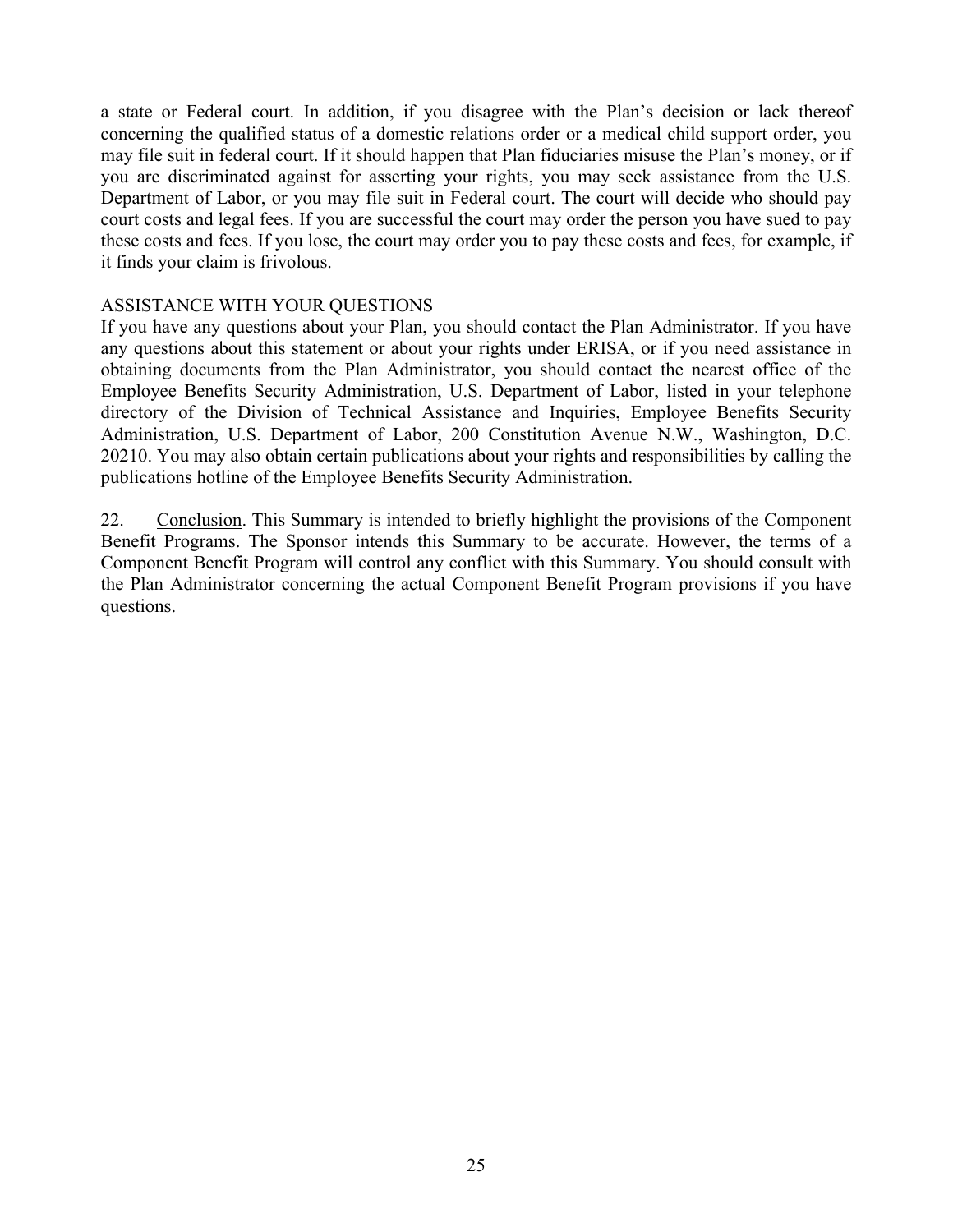### APPENDIX COMPONENT BENEFIT PROGRAM INFORMATION

This Appendix summarizes key features of the Component Benefit Programs. The Sponsor may add or remove Component Benefit Programs from time to time. If anything in this Appendix differs from the actual terms of the Component Benefit Program, the Component Benefit Program controls.

In addition to the definitions set forth in the Plan above, the following definitions apply:

"Active Employee" means an individual employed by a Participating Employer or Qualifying Affiliate and who is scheduled to work at least 17.5 hours per week on a regular calendar year basis.

"Board" means the Board of Trustees of the Sponsor or a committee of the Board which is authorized by and acting by the Sponsor.

"Director" means an individual who is voting member of the board of directors of a Participating Employer or Qualifying Affiliate.

"Entry Date" means the date elected by the Participating Employer in the Participating Employer Agreement, upon which a new Active Employee or Director becomes covered under the Plans, provided that the Active Employee or Director enrolls within 31 days of the Entry Date.

"Financial Institution" means a bank, savings bank, or savings and loan association chartered by the State of Nebraska, or chartered by the federal government and authorized to do business in the State of Nebraska, or a trust company.

"Participating Employer" means an employer whose Participating Employer Agreement has been accepted by the Board.

"Participating Employer Agreement" means the Application and Participating Employer Agreement submitted by the Participating Employer to the Sponsor.

## "Qualifying Affiliate" means:

(a) If the Participating Employer is a Financial Institution, an organization: (i) that is the holding company of the same Financial Institution; or (ii) that is a subsidiary of a holding company that owns the Participating Employer.

(b) If the Participating Employer is a holding company of a Financial Institution, an organization: (i) that is a Financial Institution owned by the Participating Employer; or (ii) that is a subsidiary of the Participating Employer.

(c) If a Participating Employer is a subsidiary of a Financial Institution holding company, an organization: (i) that is the Financial Institution holding company that owns the Participating Employer; (ii) that is a Financial Institution owned by the same Financial Institution holding company that owns the Participating Employer; or (iii) a subsidiary of the same Financial Institution holding company.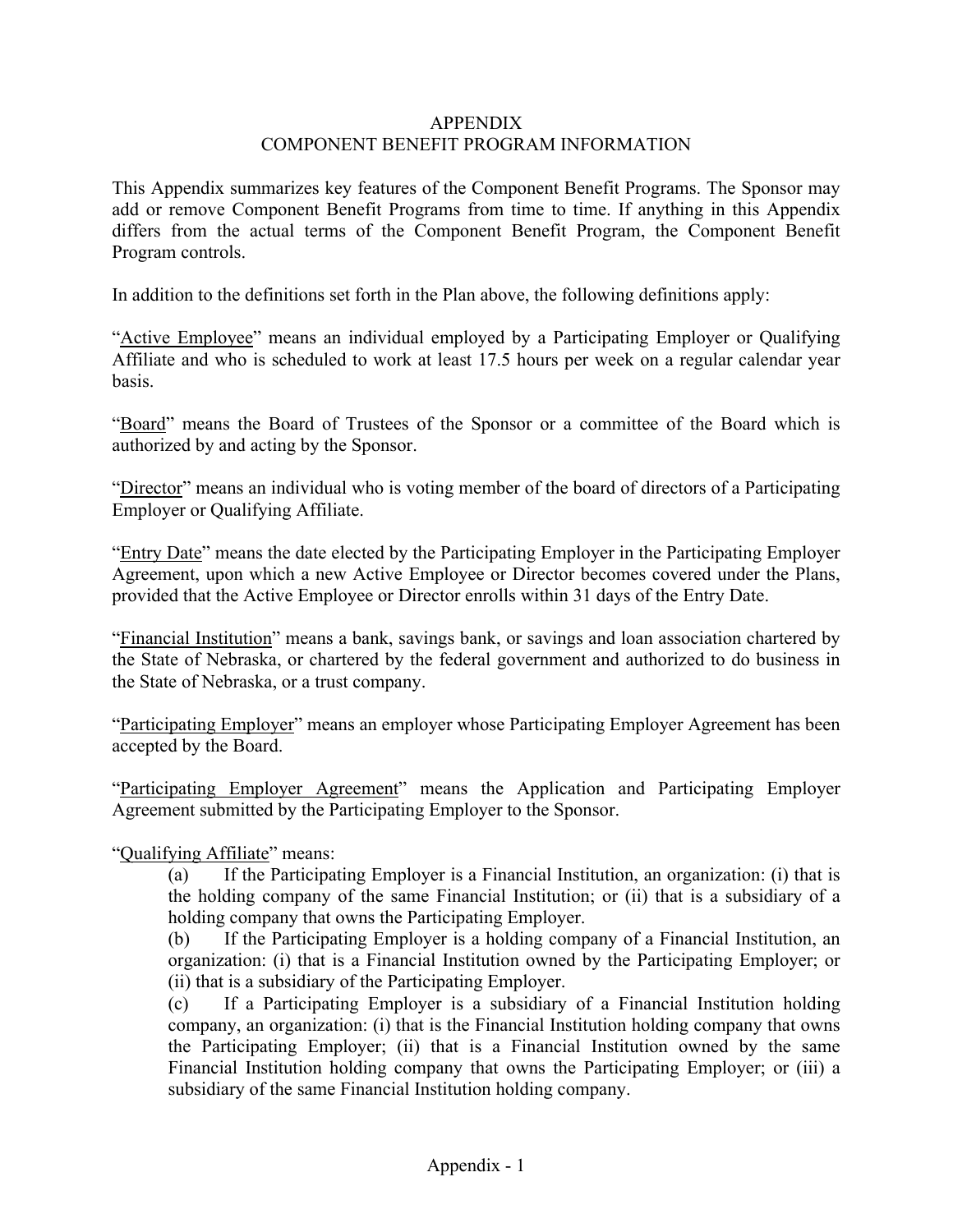| <b>Component Benefit Program: Nebraska Bankers Association VEBA Group Insurance PPO Plans</b> |                                                                          |  |
|-----------------------------------------------------------------------------------------------|--------------------------------------------------------------------------|--|
| Type of Plan:                                                                                 | Welfare benefit plan providing hospital, medical, and surgical benefits. |  |
| <b>Insured Status:</b>                                                                        | Self-Insured Benefit.                                                    |  |
| Contributions:                                                                                | Participating Employer and employee contributions.                       |  |
| Type of Administration:                                                                       | Third-party claims administrator.                                        |  |
| Eligibility:                                                                                  | Active Employees and Directors of a Participating Employer or any        |  |
|                                                                                               | Qualifying Affiliate identified in the Participating Employer            |  |
|                                                                                               | Agreement.                                                               |  |
| <b>Entry Date:</b>                                                                            | The Entry Date elected by the Participating Employer in the              |  |
|                                                                                               | Participating Employer Agreement.                                        |  |

| <b>Component Benefit Program: Nebraska Bankers Association VEBA Dental Plan</b> |                                                                   |  |
|---------------------------------------------------------------------------------|-------------------------------------------------------------------|--|
| Type of Plan:                                                                   | Welfare benefit plan providing dental care benefits.              |  |
| <b>Insured Status:</b>                                                          | Fully Insured Benefit.                                            |  |
| Contributions:                                                                  | Participating Employer and employee contributions.                |  |
| Type of Administration:                                                         | The insurer administers claims.                                   |  |
| Eligibility:                                                                    | Active Employees and Directors of a Participating Employer or any |  |
|                                                                                 | Qualifying Affiliate identified in the Participating Employer     |  |
|                                                                                 | Agreement.                                                        |  |
| <b>Entry Date:</b>                                                              | The Entry Date elected by the Participating Employer in the       |  |
|                                                                                 | Participating Employer Agreement.                                 |  |

| <b>Component Benefit Program: Nebraska Bankers Association VEBA Vision Plan</b> |                                                                   |  |
|---------------------------------------------------------------------------------|-------------------------------------------------------------------|--|
| Type of Plan:                                                                   | Welfare benefit plan providing vision care benefits.              |  |
| <b>Insured Status:</b>                                                          | Fully Insured Benefit.                                            |  |
| Contributions:                                                                  | Participating Employer and employee contributions.                |  |
| Type of Administration:                                                         | The insurer administers claims.                                   |  |
| Eligibility:                                                                    | Active Employees and Directors of a Participating Employer or any |  |
|                                                                                 | Qualifying Affiliate identified in the Participating Employer     |  |
|                                                                                 | Agreement.                                                        |  |
| <b>Entry Date:</b>                                                              | The Entry Date elected by the Participating Employer in the       |  |
|                                                                                 | Participating Employer Agreement.                                 |  |

| Component Benefit Program: Nebraska Bankers Association VEBA Life Insurance Plan |                                                                   |  |
|----------------------------------------------------------------------------------|-------------------------------------------------------------------|--|
| Type of Plan:                                                                    | Welfare benefit plan providing life insurance benefits.           |  |
| <b>Insured Status:</b>                                                           | Fully Insured Benefit.                                            |  |
| Contributions:                                                                   | Participating Employer and employee contributions.                |  |
| Type of Administration:                                                          | The insurer administers claims.                                   |  |
| Eligibility:                                                                     | Active Employees and Directors of a Participating Employer or any |  |
|                                                                                  | Qualifying Affiliate identified in the Participating Employer     |  |
|                                                                                  | Agreement.                                                        |  |
| <b>Entry Date:</b>                                                               | The Entry Date elected by the Participating Employer in the       |  |
|                                                                                  | Participating Employer Agreement.                                 |  |